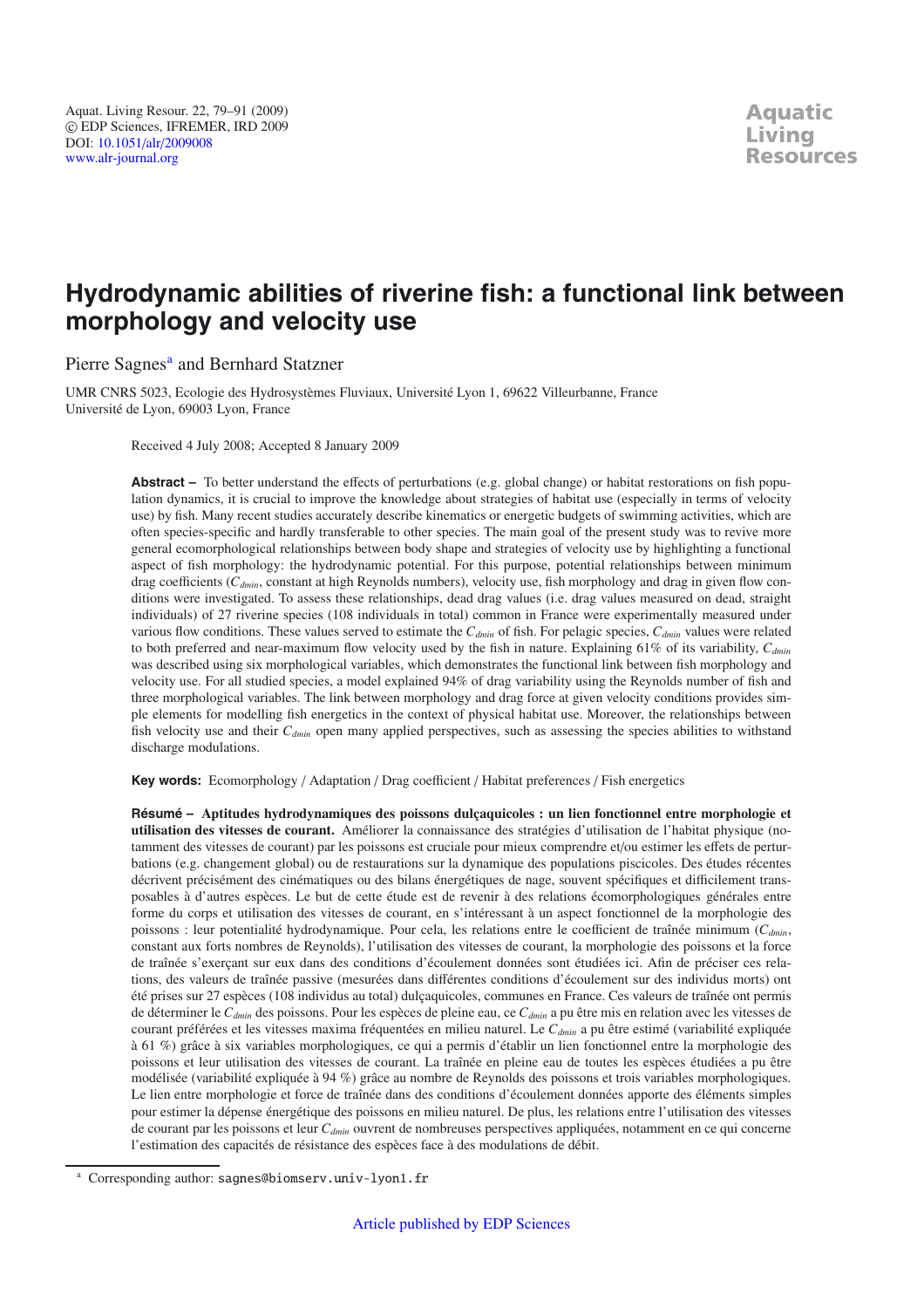## **1 Introduction**

#### **1.1 Scientific context**

Relating species traits to environmental constraints has been a major objective since the beginning of ecology as a scientific discipline (Statzner et al. [2001\)](#page-12-0). Predicting communities from ecological and biological traits of species and habitats characteristics is still a key issue in modern ecology (Keddy [1992](#page-10-0)). For example, it is now well known that species trait diversity increases with the heterogeneity of the physical habitat, whereas they decrease when environmental constraints are great (Statzner et al. [2001\)](#page-12-0). In running waters, flow is a major factor determining ecological processes and patterns (Statzner et al. [1988;](#page-12-1) Power et al. [1995\)](#page-11-0). Consequently, lotic fish ecologists often linked biological characteristics of fish to physical habitat characteristics at various spatial scales (Reiser et al. [1989\)](#page-11-1). However, at any scale, the existing predictive models of riverine fish ecology cannot be applied to species with unknown habitat preferences (Horwitz [1978;](#page-10-1) Schlosser [1982](#page-11-2); Gore and Nestler [1988](#page-10-2); Nestler et al. [1989;](#page-11-3) Palmer and Poff [1997\)](#page-11-4). To solve this problem, models have to include general fish traits that are related to physical habitat use (Oberdorff and Hughes [1992;](#page-11-5) Persat et al. [1994](#page-11-6)). It was previously demonstrated that water flow drives predictable phenotypic variation in disparate groups of fish (Langerhans [2008\)](#page-11-7). In this context, the present study relates the hydrodynamic characteristics of riverine fish to their physical habitat (i.e. velocity) use and some readily measurable morphological traits, as the latter could serve to predict habitat use of fish.

Fish morphology depends on different environmental or behavioural factors such as salinity (Holliday [1969](#page-10-3)), presence of predators (Brönmark and Pettersson [1994\)](#page-10-4), food regime (Robinson and Wilson [1995\)](#page-11-8), and often on flow constraints in natural habitat (Hubbs [1941](#page-10-5); Gatz [1979;](#page-10-6) Scarnecchia [1988;](#page-11-9) Wikramanayake [1990;](#page-12-2) Pouilly [1993](#page-11-10); McLaughlin and Grant [1994](#page-11-11); Pakkasmaa and Piironen [2001](#page-11-12); Brinsmead and Fox [2002](#page-10-7); Langerhans et al. [2003\)](#page-11-13). In all these studies, morphological and ecological patterns were linked using a descriptive approach (i.e. statistical correlations between fish morphology and environmental variables), whereas functional analyses of different morphotypes that quantify their "performance" under given constraints are rare (e.g., Lagergren et al. [1997\)](#page-10-8). Given that "*the utility of morphological variables as ecological indicators depends upon our understanding of how the variable a*ff*ects the ability of the organism to perform a particular task*" (Wainwright [1996,](#page-12-3) p. 1336), such functional analyses should provide insights into relationships between morphology and ecology (see also Ricklefs and Miles [1994](#page-11-14)). Correspondingly, variation in habitat use of *Thymallus thymallus* (the European grayling) depended on differences in the hydrodynamic potential (i.e. a performance potential) of its different life stages (Sagnes et al. [1997;](#page-11-15) Sagnes et al. [2000\)](#page-11-16).

The hydrodynamic potential of fish affects their energetic budget and minimization of flow resistance should favor the use of lotic habitats. In such habitats, the energetic loss due to swimming is considerable (Boisclair and Sirois [1993\)](#page-10-9) and may be partly governed by morphological characters (Boily and Magnan [2002\)](#page-10-10) and/or swimming behaviour (Borazjani and Sotiropoulos [2008\)](#page-10-11). The energy expenditure of swimming fish has been estimated for several freshwater fish species (Fausch [1984;](#page-10-12) Hughes and Dill [1990;](#page-10-13) Frith and Blake [1995;](#page-10-14) Hughes and Kelly [1996;](#page-10-15) Pettersson and Brönmark [1999;](#page-11-17) Rosenfeld and Boss [2001\)](#page-11-18), as well as robot-fish (Barrett et al. [1999\)](#page-9-0). These estimates rely upon field observations of fish swimming behaviour, respirometry experiments, numerical simulations or design and control of biomimetic swimming machines, which all may be quite costly. In addition, as the predictive models on habitat use, these estimates are not applicable to other species. Therefore, the main goal of the present study was to revive more general (and potentially transferable) ecomorphological relationships between body shape and strategies of velocity use by highlighting a functional aspect of fish morphology: the hydrodynamic potential.

#### **1.2 Physical framework and objectives**

The ability of a fish to swim towards a shelter or to resist flow depends partially on its hydrodynamic characteristics that affect the drag (i.e. the force into the direction of the relative water movement) acting on it (Vogel [1994\)](#page-12-4). Drag can be calculated by:

$$
D = 0.5 \rho S U^2 C_d \tag{1}
$$

where *D* (N) = drag,  $\rho$  (kg m<sup>-3</sup>) = freshwater density, *S* (m<sup>2</sup>) = a reference surface area of the body,  $U$  (m s<sup>-1</sup>) = relative velocity between flow and the body,  $C_d$  (dimensionless) = drag coefficient, which depends on the body shape and the Reynolds number (*Re*). The latter scales the relative importance of inertial to viscous forces (Vogel [1994](#page-12-4)), through:

$$
Re_L = (LU)/v \tag{2}
$$

where  $Re<sub>L</sub>$  (dimensionless) = Reynolds number scaled to  $L$ ,  $L(m) = a$  linear dimension of the body, and  $v(m^2 s^{-1}) =$  kinematic water viscosity, which depends on water temperature. Here, *ReLs*, which is the Reynolds number scaled to fish standard length  $(L<sub>S</sub>)$ , will be used. Dimensionless parameters such as *ReLs* are largely used in physics, engineering and ecology, as they describe energetic similitude among systems of different scales (Charnov and Berrigan [1991;](#page-10-16) Yalin [1992](#page-12-5)).

In a given flow, morphology governs the hydrodynamic potential of a fish, as body shape affects  $C_d$  in Eq. (1). For example, a spherical or a streamlined shape will minimize  $C_d$  (and subsequently drag) at low-*ReLs* (i.e. viscous forces predominating) or high-*ReLs* (i.e. pressure forces predominating) conditions, respectively (Webb [1975;](#page-12-6) Vogel [1994\)](#page-12-4). As an example, in fish swimming behaviour, viscous forces effects remain important up to a *ReLs* of ∼450 (Fuiman and Batty [1997\)](#page-10-17). Moreover, *Cd* values of different body shapes partly depend on the relative position (along the body) of the maximum body depth (i.e. relative shoulder position) (Welch [1935;](#page-12-7) Fish et al. [2007\)](#page-10-18) or the ratio of body length to its maximum depth (i.e. the fineness ratio) (Webb [1975](#page-12-6); Blake [1983;](#page-10-19) Statzner and Holm [1989\)](#page-12-8). Theoretically, a plot of  $C_d$  against  $Re_{Ls}$  should level towards a minimum value of  $C_d$  (called hereafter  $C_{dmin}$ ) at high  $Re_{Ls}$  (but before the transition to fully turbulent wake, which occurs at Re values between  $5 \times 10^5$  and  $1 \times 10^6$  for streamlined bodies, see Vogel [1994](#page-12-4), pp. 94, 111). At these *ReLs* conditions, the optimal value (i.e. minimizing  $C_{dmin}$  and subsequently drag of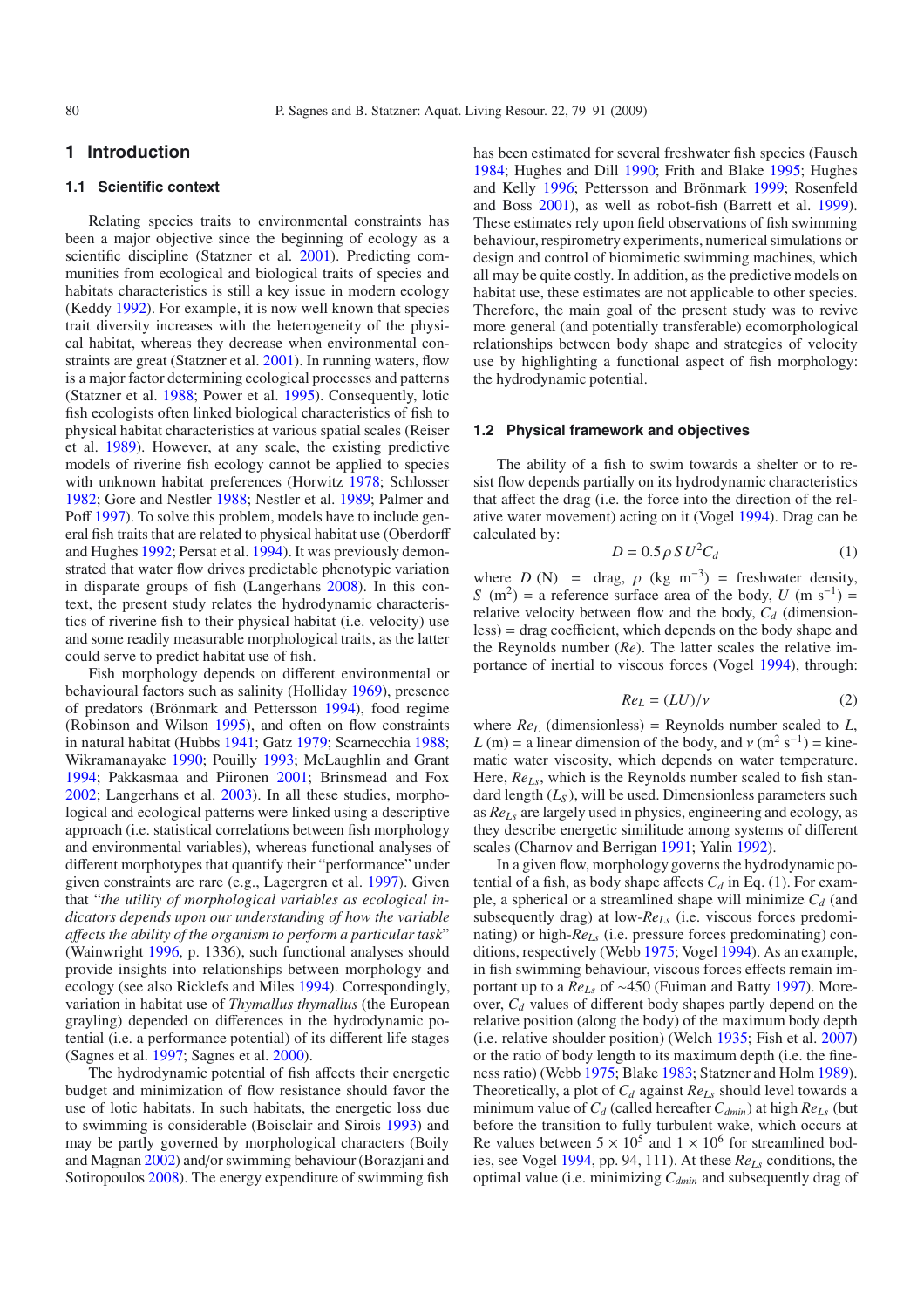submerged bodies) of the fineness ratio is ∼4.5 (Webb [1975;](#page-12-6) Blake [1983\)](#page-10-19). The optimal value of shoulder position should be ∼0.3, which is the usual value for standard NACA (i.e. National Advisory Committee for Aeronautics) streamlined bodies [considering old surveys (Welch [1935\)](#page-12-7), an average value for fish is 0.36; the average value for some cetacean flukes is 0.285 (Fish et al. [2007\)](#page-10-18)].

We know that drag values of swimming fish may not be comparable to those of rigid bodies under similar flow conditions (see Methods). However, 1) following the above theoretical background, we expected that fish morphology could be related to their dead drag values (or coefficients) and 2) following ecomorphological perpectives, we wanted to check whether dead drag values (or coefficients) were correlated or not to the velocity fish use in their natural habitats. In this context, the first objective of the present study was to quantify the passive hydrodynamic performance of different fish species in terms of drag forces and to determine their  $C_{dmin}$ values, as  $C_{dmin}$  can be considered as a parameter synthesizing the hydrodynamic abilities of fish at high flow conditions. The second objective was to establish relationships between fish hydrodynamics (i.e.  $C_{dmin}$  values) and velocities they use in their natural habitat. A narrower and lower range of  $C_{dmin}$ values was expected for species inhabiting high velocity habitats (see above) in comparison to species using low velocity habitats. Thus, could  $C_{dmin}$  be used as a general physical trait that indicates fish velocity use? The third objective was to determine the relevant morphological variables playing a role in fish hydrodynamics, so we checked if  $C_{dmin}$  could be estimated from fish morphology. Thus, could  $C_{dmin}$  provide a functional link between fish morphology and velocities they use in their natural habitat, so that the latter could be predicted in a simple way (using morphology) for species with unknown habitat preferences? The fourth objective was to check if drag values could be estimated from *ReLs* conditions and fish morphology. We expected *a priori* that *ReLs* would explain much of the drag variability for fish (as  $Re$  explained 77% of  $C_d$  variability among lotic invertebrate species; Statzner 1987), but wanted to quantify how fish morphology contributed to the remaining percentage of unexplained drag variability. Thus, could the energetic costs of fish for known velocity conditions be predicted using *ReLs* and morphological variables?

# **2 Materials and methods**

## **2.1 Problems in the quantification of fish hydrodynamics**

Determining the drag and thereby the  $C_d$  values of fish is a difficult task, as drag may depend on body movements (Blake [1983](#page-10-19); Anderson et al. [2001\)](#page-9-1), schooling (McCutchen [1977\)](#page-11-19), changes of pressure forces along the body (Gray [1936;](#page-10-20) Lang [1966](#page-11-20)), and/or skin mucus conditions (Bernadsky et al. [1993;](#page-10-21) Sagnes et al. [2000\)](#page-11-16). Addressing all these details to assess potential relationships between fish hydrodynamics and habitat use would lead to complex and species-specific models, i.e. it would be impossible to elaborate a general and synthetical tool in the context of water management applications. Therefore,

the present study was simplified by determining the hydrodynamic potential of dead fish. The implications of this simplification will be discussed in detail in the discussion section.

Even if performed on dead fish, drag measurements remain complicated. Several authors quantified drag of dead fish, plotting the  $C_d$  of fish over different  $Re_{Ls}$  values (reviewed in Webb [1975;](#page-12-6) Blake [1983\)](#page-10-19). These results did not allow reliable interspecific comparisons of  $C_d$  values because of the heterogeneity of the methods used (Sagnes [1998\)](#page-11-21). Thus, an accurate drag measuring device (see below) was used for a consistent drag assessment of four dead individuals (juveniles and/or adults obtained in diverse field campaigns) of the 27 most common species of fish (spanning a wide range of morphology and velocity use, Table [1\)](#page-4-0) occurring in French running water systems. As each individual was exposed to various flow conditions (i.e. had various  $Re_{Ls}$ ), comparable drag- $Re_{Ls}$  and  $C_d$ - $Re_{Ls}$  relationships were obtained for 108 specimens.

#### **2.2 Morphometric measurements**

Twenty eight morphometric variables (Fig. [1\)](#page-3-0) potentially important for hydrodynamic considerations were measured on each fish using a method of image analysis that minimizes errors (Sagnes [1995](#page-11-22)). Fish shape was analysed after dividing all the measurements by  $L<sub>S</sub>$  (note that fin areas were previously transformed by taking the square root of their value). Although such ratios can change during fish development due to allometric growth and although there are other ways to circumvent size effects (Atchley et al. [1976](#page-9-2)), e.g. when studying morphological changes during ontogeny (which is not the case here), we wanted to focus on easily interpretable variables reflecting a general body shape. Moreover, we wanted to check if variables known to be theoretically important in hydrodynamics of man-made streamlined bodies (e.g. relative shoulder position and fineness ratio, both related to length, see introduction) could be of particular interest in fish hydrodynamics.

As some of these morphometric variables might be correlated with each other, the potentially redundant variables had to be eliminated from the analyses. However, the five variables known to be theoretically important in hydrodynamics (Vogel [1994\)](#page-12-4) were always included, ignoring correlations among them. These variables were: (1) maximum body depth  $(D_{ma})$  over  $L<sub>S</sub>$  (the reciprocal value of the fineness ratio); (2) maximum body width  $(W_{ma})$  over  $L_S$  (the reciprocal value of a lateral fineness ratio); (3) length to the maximum body depth  $(L<sub>dma</sub>)$  over  $L<sub>S</sub>$  (the relative shoulder position); (4) length to the maximum body width  $(L_{wma})$  over  $L_S$  (a lateral relative shoulder position); and (5) the compression index (*Dma*/*Wma*). Pearson correlation values among these five variables were <0.50, except that  $D_{ma}/W_{ma}$  had a value of 0.79 with  $D_{ma}/L_S$ . In addition, five other variables with correlation values <0.60 among each other and with any of the previous five variables (this was an arbitrary choice to include some of the least correlated morphological variables in the analyses) were retained. These five additional variables were: (1) length to the anterior insertion of caudal fin  $(L_{ca})$  over  $L_s$ ; (2) length of caudal peduncle  $(L_{cp})$ over  $L_s$ ; (3) length to posterior edge of operculum  $(L_{op})$  over  $L_S$ ; (4) length to the anterior insertion of pelvic fins  $(L_{pv})$  over *LS* ; and (5) width of caudal peduncle at the posterior insertion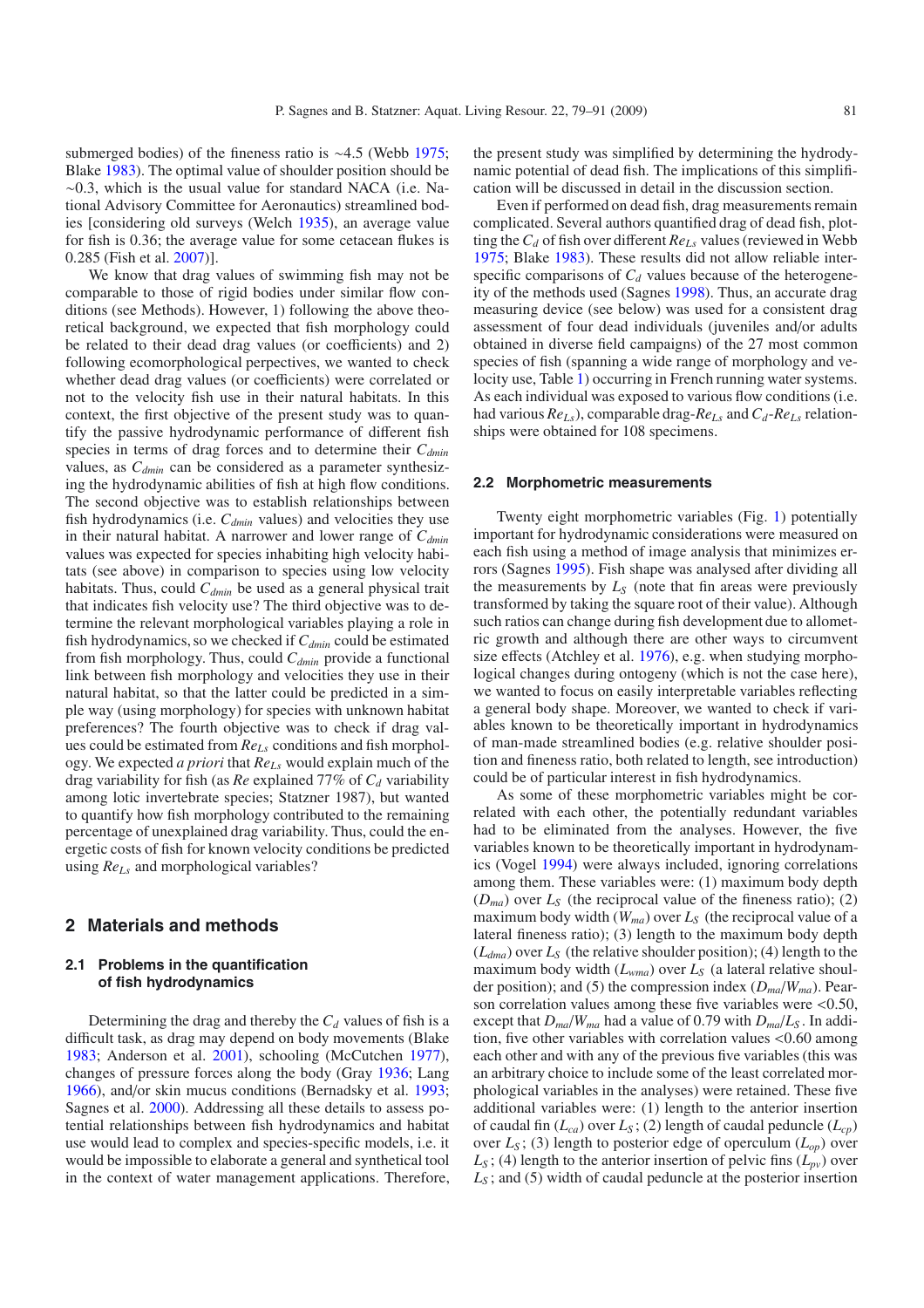

<span id="page-3-0"></span>**Fig. 1.** Measurements (ordered alphabetically) taken on each fish: (a) lateral view, (b) dorsal view. Areas: *Aan*, *Aca* and *Ado* = respectively anal, caudal and dorsal fin area. Depths:  $D_{ae}$  = pre-orbital depth;  $D_{cp}$  = depth of caudal peduncle at the posterior insertion of anal fin;  $D_{ma}$  = maximum body depth;  $D_{mi}$  = minimum body depth at the anterior insertion of caudal fin;  $D_{mi}$  = part of  $D_{ma}$  below the median line (which runs through the centre of the eye and the most distal vertebra);  $D_{op}$  = depth at the posterior edge of operculum;  $D_{wma}$  = depth at  $W_{ma}$ . Lengths:  $L_{ae}$  = pre-orbital length;  $L_{an}$  = length to the anterior insertion of anal fin;  $L_{ca}$  = length to the anterior insertion of caudal fin;  $L_{cf}$  = length from posterior scale to end of caudal fin;  $L_{cp}$  = length of caudal peduncle, from the anterior insertion of anal fin to the most posterior scale;  $L_{do}$  = length to the anterior insertion of dorsal fin;  $L_{dma}$  = length to  $D_{ma}$  ("shoulder" position);  $L_{op}$  = length from tip of the snout to the posterior edge of operculum;  $L_{pc}$  and  $L_{pv}$  = respectively length to the anterior insertion of pectoral and pelvic fins;  $L_{wma}$  = length to the maximum body width;  $L_S$  = standard length; Widths:  $W_{ae}$  = pre-orbital width;  $W_{cp}$  = width of caudal peduncle at  $D_{cp}$ ;  $W_{dma}$  = width at  $D_{ma}$ ;  $W_{dmi}$  = width at  $D_{mi}$ ;  $W_{ma}$  = maximum body width;  $W_{op}$  = width at  $D_{op}$ . Variables in bold and with solid arrows were used for modelling fish hydrodynamics (see methods), those with an asterisk were significant in the models (see results).

of anal fin  $(W_{cp})$  over  $L_s$ . Hereafter, all analyses will refer to and use these 10 "independent" (i.e. being the least correlated) morphometric variables.

## **2.3 Drag measuring device and assessment of the hydrodynamic potential of fish**

Drag on dead fish was measured in an open laboratory flume with a hydrodynamic balance (see details in Sagnes et al. [2000](#page-11-16)), through the deformation of strain gauges. This deformation was transformed to drag values by a conditioner. To avoid body fluttering that would have increased the variability of measurements (Webb [1975](#page-12-6); Sagnes et al. [2000\)](#page-11-16), fish were straightened for two months in a 4% formaldehyde solution. Before measurements, their paired fins were glued along the body and their mouth was fixed shut (see Sagnes et al. [2000\)](#page-11-16). Fish were fixed to the device via a steel rod having a diameter being proportional to fish size (i.e. 1.2 mm for small, 2.0 mm for medium and 4.0 mm for large specimens). Preparing all fish in this way enabled hydrodynamic comparisons among them. Steel rod drag was measured for each used rod diameter (no fish attached) at different current velocities. Fish drag was calculated as difference between the fish+rod drag and the

rod drag alone at the same velocity (see details and rationale in Sagnes et al. [2000\)](#page-11-16). The measured drag values were also corrected for fish weight, which induced a vertical component tending to underestimate drag (see Sagnes et al. [2000](#page-11-16)).

For each individual fish, drag measurements at 10 different current velocities (regularly distributed between ∼0.09 and  $\sim$ 1.18 m s<sup>-1</sup>, determined at fish snout with a mini-propeller: Streamflo Velocity Meter 400, probe No 403, NIXON, Cheltenham, Gloucestershire, England) allowed the calculation of the  $C_d$ . For this purpose,  $S_f$  (m<sup>2</sup>) (i.e. the profile area, which is the area of the organism projected onto a plane perpendicular to the main direction of the flow) was used as the reference surface area in Eq. (1).  $S_f$  was estimated as the surface area determined by two orthogonal ellipses that had main axis corresponding to the maximum depth  $(D_{ma})$  and the maximum width (*Wma*) of the body respectively (see Fig. [1](#page-3-0) for abbreviations of morphometric variables):

$$
S_f = (D_{ma}/2 \times W_{dma}/2 \times \pi) + (W_{ma}/2 \times D_{wma}/2 \times \pi)
$$

$$
-(W_{dma}/2 \times D_{wma}/2 \times \pi). \tag{3}
$$

Previous unpublished data on fry and 0+ grayling showed that Eq. (3) provides good estimates of  $S_f$  [i.e. fits between measured (from image analysis of frontal fish views, see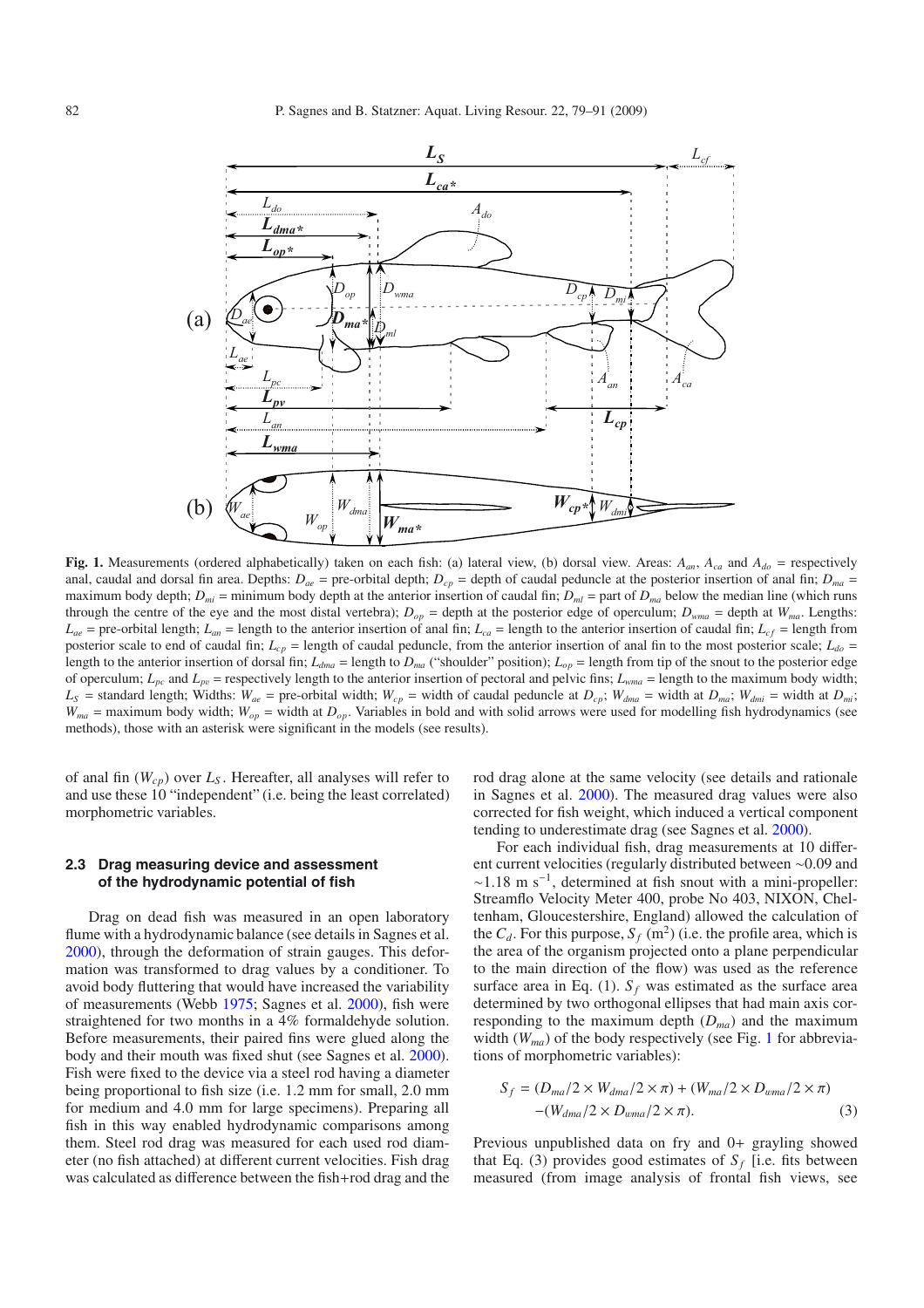<span id="page-4-0"></span>**Table 1.** Species name, *Cdmin* (mean of four individuals, ±1 SE, from the present experiment), velocity class preference (*Pref*, from Lamouroux et al. [1999](#page-10-22)a and Greenberg et al. [1996](#page-10-23)) and upper velocity beyond which the preference coefficient drops below 0.2 ( $U_{p<0.2}$  in m s<sup>-1</sup>, from Pouilly [1994\)](#page-11-23). *Pref* classes: **1** = 0 − 0.05 m s−1, **2** = 0.05 − 0.2ms−1, **3** = 0.2 − 0.4ms−1, **4** = 0.4 − 0.8ms−<sup>1</sup> and **5** > 0.8ms−1. When available, *Pref* and  $U_{p<0.2}$  were indicated for the length-class of fish that was used in drag measurements.

| Scientific name                         | Common name              | $C_{\text{dmin}}(\times 10^{-1})$ | $Pref^*$       | $U_{p<0.2}$ * |
|-----------------------------------------|--------------------------|-----------------------------------|----------------|---------------|
| Abramis brama (L., 1758)                | Carp bream               | $2.73 \pm 0.09$                   | 1              |               |
| Alburnoides bipunctatus (Bloch, 1782)   | Spirlin                  | $2.56 \pm 0.03$                   | $\overline{c}$ | 0.90          |
| Alburnus alburnus (L., 1758)            | <b>Bleak</b>             | $2.03 \pm 0.03$                   | $\overline{4}$ | 1.18          |
| Ameiurus nebulosus (Lesueur, 1819)      | Brown bullhead           | $3.23 \pm 0.07$                   | $\overline{2}$ |               |
| Barbatula barbatula (L., 1758)          | Stone loach              | $3.09 \pm 0.14$                   | $\overline{4}$ | 2.40          |
| Barbus barbus (L., 1758)                | Barbel                   | $2.58 \pm 0.08$                   | 5              | 2.40          |
| Blicca bjoerkna (L., 1758)              | White bream              | $2.83 \pm 0.17$                   | 1              |               |
| Chondrostoma nasus (L., 1758)           | Common nase              | $2.08 \pm 0.01$                   | 5              | 2.14          |
| Cottus gobio (L., 1758)                 | <b>Bullhead</b>          | $3.72 \pm 0.08$                   | 5              |               |
| Cyprinus carpio (L., 1758)              | Common carp              | $3.25 \pm 0.06$                   |                |               |
| $Esox lucius$ (L., 1758)                | Pike                     | $3.20 \pm 0.04$                   | 1              |               |
| Gasterosteus aculeatus (L., 1758)       | Three-spined stickleback | $2.86 \pm 0.03$                   |                |               |
| $Gobio, gobio$ (L., 1758)               | Gudgeon                  | $2.96 \pm 0.04$                   | 1              | 0.96          |
| Gymnocephalus cernuus (L., 1758)        | Ruffe                    | $2.90 \pm 0.08$                   |                |               |
| Lepomis gibbosus (L., 1758)             | Pumpkinseed              | $2.63 \pm 0.02$                   | 1              | 0.15          |
| Leuciscus cephalus (L., 1758)           | Chub                     | $2.14 \pm 0.05$                   | 1              | 0.80          |
| Leuciscus leuciscus (L., 1758)          | Common dace              | $2.35 \pm 0.09$                   | 2              | 0.87          |
| Leuciscus souffia souffia (Risso, 1827) | Blageon                  | $2.40 \pm 0.04$                   | $\overline{2}$ | 0.98          |
| Perca fluviatilis (L., 1758)            | European perch           | $2.84 \pm 0.13$                   | 1              | 0.29          |
| Phoxinus phoxinus (L., 1758)            | Minnow                   | $2.28 \pm 0.11$                   | 1              | 0.42          |
| <i>Rhodeus sericeus</i> (Pallas, 1776)  | Bitterling               | $2.83 \pm 0.05$                   | 1              |               |
| <i>Rutilus rutilus</i> (L., 1758)       | Roach                    | $2.73 \pm 0.05$                   | 1              | 0.18          |
| Salmo trutta fario (L., 1758)           | Brown trout              | $2.16 \pm 0.03$                   | 3              | 1.00          |
| Sander lucioperca (L., 1758)            | Pikeperch                | $3.10 \pm 0.05$                   |                |               |
| Scardinius erythrophthalmus (L., 1758)  | Rudd                     | $2.68 \pm 0.03$                   | 1              |               |
| Thymallus thymallus (L., 1758)          | Grayling                 | $2.49 \pm 0.07$                   | 3              | 0.63          |
| Tinca tinca (L., 1758)                  | Tench                    | $2.39 \pm 0.03$                   | 1              |               |

\* Lacking entries indicate data unavailability.

method in Sagnes [1995\)](#page-11-22) and calculated (with Eq. (3)) values were good ( $n = 20$ ,  $r^2 = 0.89$ )].

For comparisons of  $C_d$  values at different flow conditions and fish lengths,  $C_d$  values were plotted against  $Re_{Ls}$  so that differences in  $C_d$  values at a given  $Re_{Ls}$  were related to differences in body shape (note that, in the present experiment, theoretical irregularities occurring at  $Re > 10^6$  in the  $C_d$ -*Re* relation [see Vogel [1994\]](#page-12-4) were irrelevant as the maximum *ReLs* observed was ∼1.8 × 105). As expected, plots of *Cd* values against  $Re_{Ls}$  levelled at high  $Re_{Ls}$  (providing  $C_{dmin}$ ).  $C_{dmin}$  of each individual was obtained from its  $C_d$  value at the highest *ReLs* (corresponding threshold value of that individual). At the species level,  $C_{dmin}$  of the different species were estimated as the mean of individual  $C_{dmin}$  values ( $n = 4$ ).

A model II ANOVA was performed on individual *Cdmin* values to determine how similar these values were for specimens from the same species relative to variation among species.

## **2.4 Relating fish hydrodynamics to velocity use and morphology**

We expected that relationships between fish hydrodynamics and velocities they use in their natural habitat would be

biased for benthic species (i.e. *B. barbatula*, *B. barbus*, *C. gobio*, *G. gobio*, *A. nebulosus* and *T. tinca*). For these species, indeed, the values of preferred and used velocities are generally overestimated in the literature, because they live in a steep velocity gradient near the bottom, while velocity measurements in field are usually done away from the river bottom. Therefore, analyses including preferred and used velocities in natural habitats mainly focussed on pelagic species. Fish hydrodynamics and velocity use were related in two ways. First, *C<sub>dmin</sub>* values of the different species were related to their velocity preferences. For each species, a velocity preference class (i.e. a velocity range in which field observations demonstrated the highest abundances for each species: Lamouroux et al. [1999](#page-10-22)a) was used; such classes were available for 22 of the 27 species studied (Table [1\)](#page-4-0). The velocity preference of *T. thymallus* (Greenberg et al. [1996\)](#page-10-23) was added to these data, but we failed to find reliable published velocity preferences for the four remaining species (see Table [1\)](#page-4-0). Second, as  $C_{dmin}$ describes hydrodynamic abilities of fish at high *ReLs* conditions [i.e. at high velocities, see Eq.  $(2)$ ], the  $C_{dmin}$  value of each species was plotted against a near-maximum velocity it uses in natural conditions. Given that the exact upper limit of the velocity niche cannot be obtained from preference curves, this near-maximum velocity was arbitrarily defined as the current velocity beyond which the preference coefficient (scaled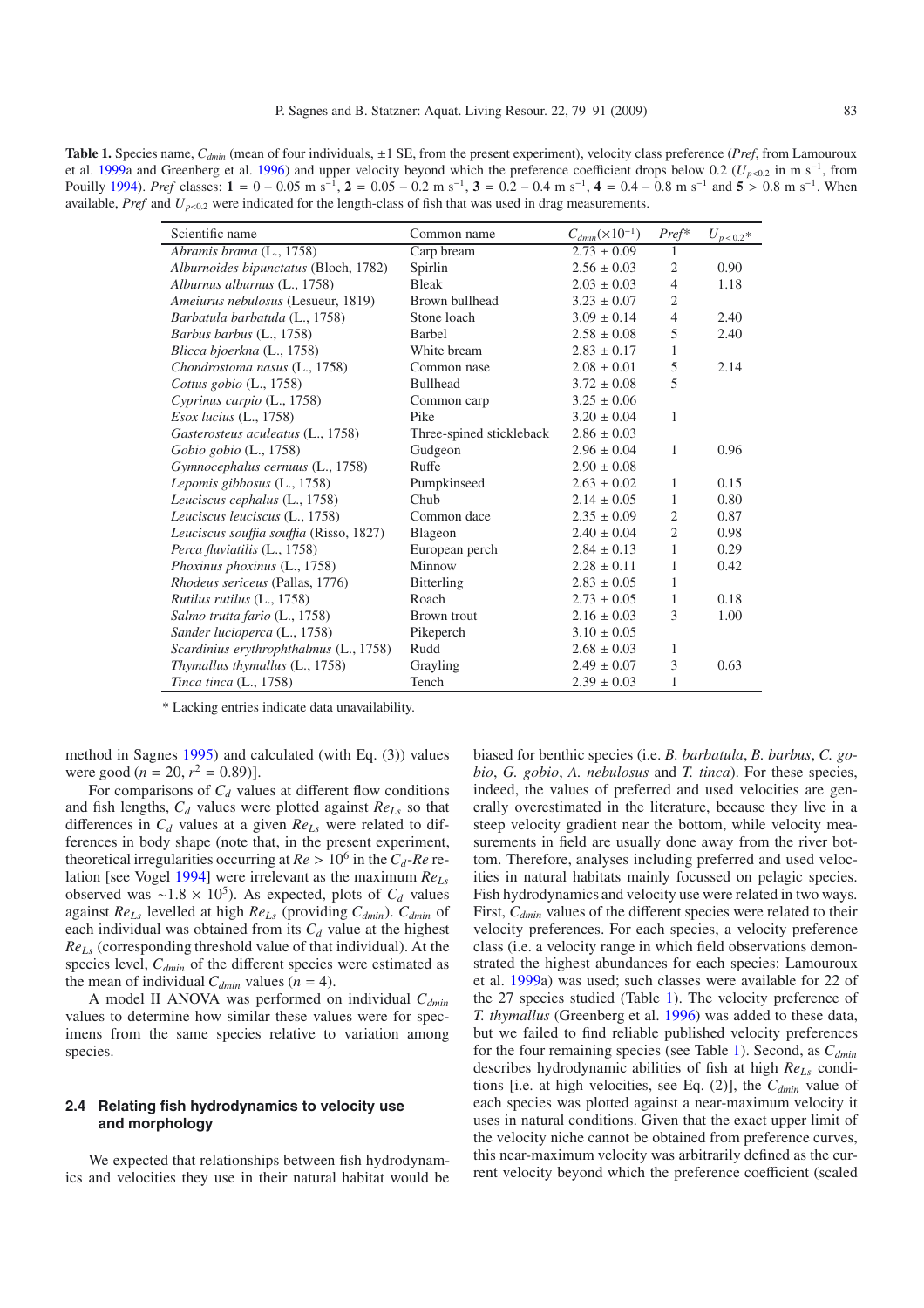to 1 for the preferred velocity) of a species (available for 15 species) drops below 0.2 ( $U_{p<0.2}$ , data from Pouilly 1994, see Table [1\)](#page-4-0).

In contrast, although benthic species were not included in the analyses relating hydrodynamic potential and velocity use, they were used (jointly with pelagic species) to characterize the hydrodynamic potential of fish from morphometric characteristics. Thereby, we addressed the widest possible range of morphologies in the evaluation of  $C_{dmin}$  from fish morphometric features (i.e. we obtained a model as general as possible), and particular morphologies of benthic species (e.g. usual ventral flattening) were of interest in this general model. Therefore, for the 108 individuals,  $C_{dmin}$  was modelled using the 10 morphological variables and the first order interactions between all these variables, using a stepwise forward regression that included only significant independent variables. Similarly, fish dead drag was modelled using *ReLs*, the 10 morphological variables and the first order interactions between them. As stated above, morphological variables could have some optimal value (i.e. below- and above which  $C_{dmin}$  should increase). Therefore, the individual values of the 10 morphological variables were plotted against the individual  $C_{dmin}$  values, and a piecewise regression (using Systat<sup>©</sup> 10 package: Wilkinson et al. [1996](#page-12-9)) was used to detect a potential optimal value (i.e. a significant inflexion point of the plot). When a variable  $(x)$  presented a significant optimal value (*a*), it was used in the linear models as |*x*–*a*|.

To test the robustness of these  $C_{dmin}$  and drag models, their respective parameters were estimated using data from half of the individuals ( $n = 54$ , randomly chosen); these models were subsequently applied on the data from the 54 remaining individuals (independent data set).

## **3 Results**

#### **3.1 Cd-ReLs relations, velocity use and Cdmin**

The variability of  $C_d$  values among all species and specimens was higher at low *ReLs* than at high *ReLs* (Fig. [2\)](#page-5-0). All individual plots of  $C_d$  values against  $Re_{Ls}$  per species showed a similar pattern, and the variability of  $C_d$  values among the four specimens of each species (at a given *ReLs*) was very low (see Fig. [2b](#page-5-0), c for four examples). At low or moderate *ReLs*, *Cd* values of a lotic species could either be higher (Fig. [2b](#page-5-0)) or lower (Fig. [2c](#page-5-0)) than those of a lentic species, and there was no relationship between  $C_d$  values and velocity preferences (lotic versus lentic). At higher *ReLs*, however, lotic species usually had lower  $C_d$  values (and therefore  $C_{dmin}$  values) than lentic species (see Fig. [2b](#page-5-0), c for two examples).

The percentage of variance in individual  $C_{dmin}$  values due to variability between species was 88%, whereas the percentage of variance in these values due to variability within species was 12% (model II ANOVA, *d*. *f*. = 26, 81, *p* < 0.001). The mean species values of  $C_{dmin}$  ranged from  $2.03 \times 10^{-1}$  to  $3.72 \times 10^{-1}$  (Table [1\)](#page-4-0). Species with the lowest values were *A*. *alburnus*, *C. nasus*, *L. cephalus*, *S. trutta fario* and *P. phoxinus*, while those with the highest values were *C. gobio*, *C. carpio*, *A. nebulosus*, *E. lucius* and *S. lucioperca*.



<span id="page-5-0"></span>**Fig. 2.** Drag coefficient  $(C_d,$  dimensionless) against Reynolds number relative to standard length (*ReLs*, dimensionless) for 27 riverine fish species. (a) all studied specimens (4 individuals for each species), (b) carp (*C. carpio*, lentic species, black circles) and grayling (*T. thymallus*, lotic, open circles), (c) bream (*A. brama*, lentic, black circles) and nase (*C. nasus*, lotic, open circles).

Ignoring the benthic species (see Methods), the velocity preference of the remaining 17 pelagic species tended to reflect their hydrodynamic potential. Whereas pelagic species with high  $C_{dmin}$  values exclusively prefer low flow velocity habitats, species with a low  $C_{dmin}$  value either prefer low, intermediate or high velocity habitats (Fig. [3\)](#page-6-0).

Excluding the benthic species (for the reasons stated before), the near-maximum velocity used by the pelagic species in their natural habitat  $(U_{p<0.2}$ , see methods) was negatively correlated to their  $C_{dmin}$  (Fig. [4\)](#page-6-1).

#### **3.2 Drag coefficient and morphology**

Seven significant relationships between the individual values of  $C_{dmin}$  and the morphological variables were found.  $C_{dmin}$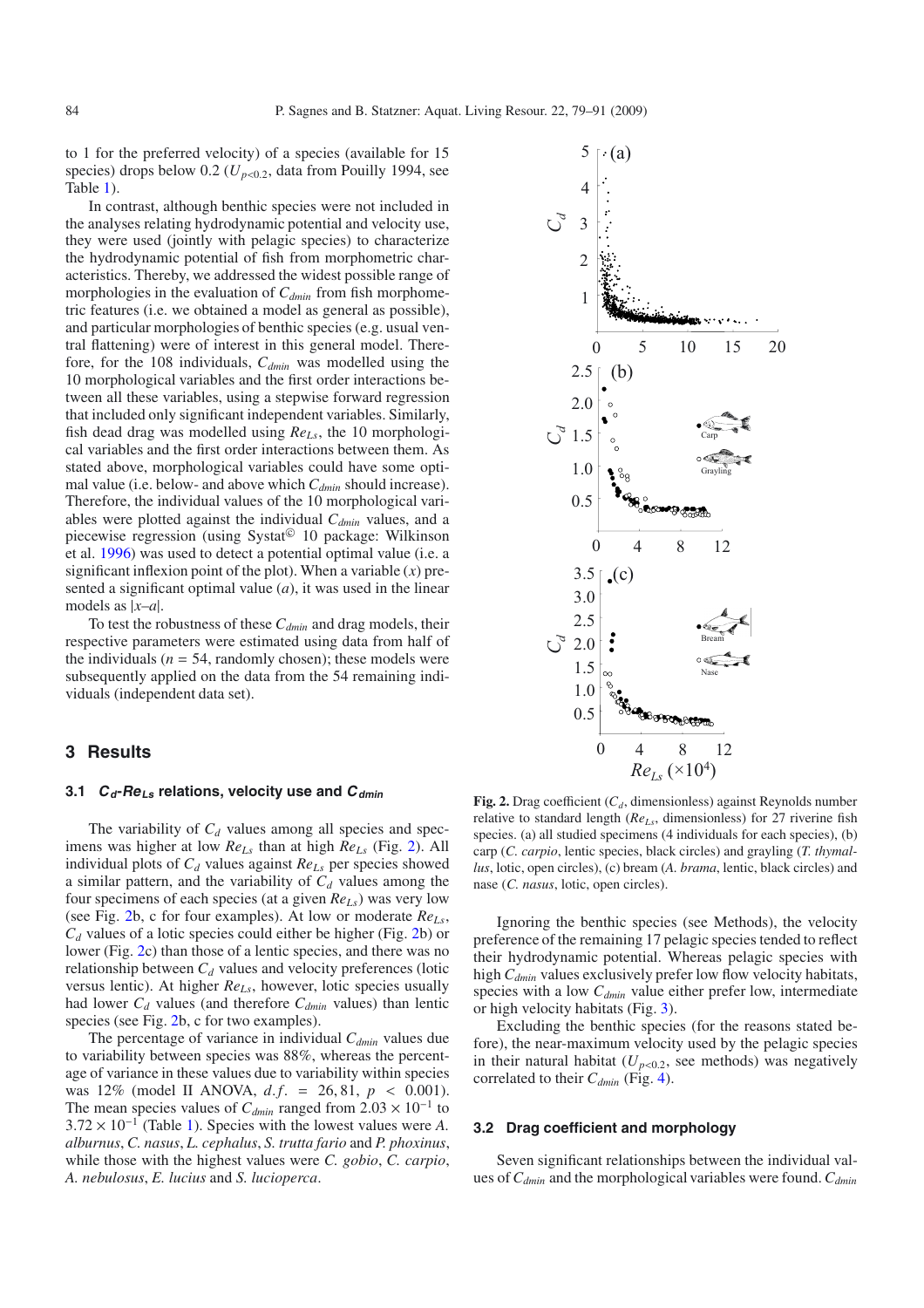<span id="page-6-0"></span>

**Fig. 3.** Velocity preference (see Table [1\)](#page-4-0) against minimum drag coefficient ( $C_{dmin}$ , see Table [1\)](#page-4-0) for 23 riverine fish species (preferences were not available for the 4 remaining studied species). Black circles correspond to pelagic species, and open circles to benthic species (*B. barbatula*, *B. barbus*, *C. gobio*, *G. gobio*, *I. nebulosus* and *T. tinca*), for which the velocity preferences were biased (see text). Morphologies corresponding to a low (bleak) and a high (carp) value of  $C_{dmin}$ are indicated.

<span id="page-6-1"></span>

**Fig. 4.** Relationship between hydrodynamics ( $C_{dmin}$ , dimensionless) of 12 pelagic riverine fish species (black circles) and the nearmaximum velocity they use in their natural habitat ( $U_{p<0.2}$  in m s<sup>-1</sup>, see methods). Regression parameters ( $\pm 1SE$  in brackets):  $U_{p<0.2}$  = +4.37(±1.07)−14.97(±4.46)*Cdmin*, *r*<sup>2</sup> = 0.48, *p* = 7×33×10−3. Benthic species (open circles: *B. barbatula*, *B. barbus* and *G. gobio*) were not considered in the regression (see text).  $U_{p<0.2}$  was not available for the remaining 12 species studied. Morphologies corresponding to a low (bleak) and a high (perch) value of  $C_{dmin}$  are indicated.

was positively correlated to  $L_{op}/L_S$ ,  $W_{ma}/L_S$  and  $L_{ca}/L_S$ ,  $(r^2 =$ 0.31,  $p \le 0.001$ ;  $r^2 = 0.13$ ,  $p \le 0.001$ ;  $r^2 = 0.03$ ,  $p =$ 0.036, respectively) and negatively correlated to  $L_{cp}/L_S(\vec{r}^2 =$ 0.07,  $p = 0.003$ ). There was an optimal value (i.e. at which *Cdmin* was the lowest, obtained from piecewise regression) for  $D_{ma}/L_S$ ,  $L_{dma}/L_S$  and  $L_{pv}/L_S$  (0.201, 0.464 and 0.405, respectively).

Using stepwise forward regression,  $C_{dmin}$  could be estimated by linearly combining the previous morphological variables  $(\pm 1 \text{ SE in brackets})$ :

$$
C_{dmin} = -0.521(\pm 0.125) + 0.693(\pm 0.129)(L_{ca}/L_S)
$$
  
+0.430(\pm 0.090)(L<sub>op</sub>/L<sub>S</sub>)  
+0.569(\pm 0.123)(W<sub>ma</sub>/L<sub>S</sub>)  
+0.294(\pm 0.067)|(L<sub>dma</sub>/L<sub>S</sub>) - 0.464|  
-0.936(\pm 0.259)(W<sub>cp</sub>/L<sub>S</sub>) (4)

<span id="page-6-2"></span>

**Fig. 5.** Estimated (from Eq. (4), see text) versus observed values of *C<sub>dmin</sub>* of 108 riverine fish individuals (27 species, four individuals per species). Regression parameters ( $\pm$ 1SE in brackets):  $y =$  $1.04 \times 10^{-1} (\pm 1.30 \times 10^{-2}) + 6.13 \times 10^{-1} (\pm 4.73 \times 10^{-2})$ *x*,  $r^2 = 0.61$ ,  $p < 10^{-15}$ .

 $r^2 = 0.61, p < 10^{-15}$ .

First order interactions between the morphological variables were not significant in the analysis. The *C<sub>dmin</sub>* values estimated by this model correlated significantly with the observed values, although the estimated values were about 10% higher than the observed ones for low  $C_{dmin}$  values and about 10% lower for high  $C_{dmin}$  values (Fig. [5\)](#page-6-2).

To test the robustness of this model, parameters of Eq. (4) were estimated using one half of the studied individuals and applied on the other half. The correlation between "blind" predictions and observations was good ( $r^2 = 0.68$ ,  $p < 10^{-13}$ ) but the slope  $(0.66 \pm 0.06)$  of this relationship was, as in Fig. [5,](#page-6-2) smaller than one (i.e. slight over- and underestimations of lowand high  $C_{dmin}$  values, respectively).

#### **3.3 Drag, Reynolds number and morphology**

Modelling *D* as a function of *ReLs* required logarithmic transformations. The correlation between ln*D* and ln*ReLs* was high ( $r^2 = 0.86$ ,  $p < 10^{-15}$ ). A stepwise forward regression of  $lnD$  on  $lnRe<sub>Ls</sub>$  and the morphometric variables of all the individuals studied showed that the integration of maximum body depth  $(D_{ma})$  over  $L_S$  and maximum body width  $(W_{ma})$  over  $L_S$ in the regression improved the explained variance from 86% to  $94\%$  ( $\pm 1$  SE in brackets):

$$
lnD = -20.250(\pm 0.130) + 1.345(\pm 0.011)(lnRe_{LS})
$$
  
+2.891(\pm 0.135)(D<sub>ma</sub>/L<sub>S</sub>)  
+4.691(\pm 0.312)(W<sub>ma</sub>/L<sub>S</sub>) (5)

 $r^2 = 0.94, p < 10^{-15}$ .

First order interactions between *ReLs* and the morphological variables were not significant in the analysis. The drag values estimated by this model correlated highly significantly with the observed values (Fig.  $6$ ).

To test the robustness of this model, parameters of Eq. (5) were estimated using one half of the studied individuals and applied on the other half. The correlation between "blind" predictions and observations ( $r^2 = 0.94$ ,  $p < 10^{-15}$ ) was better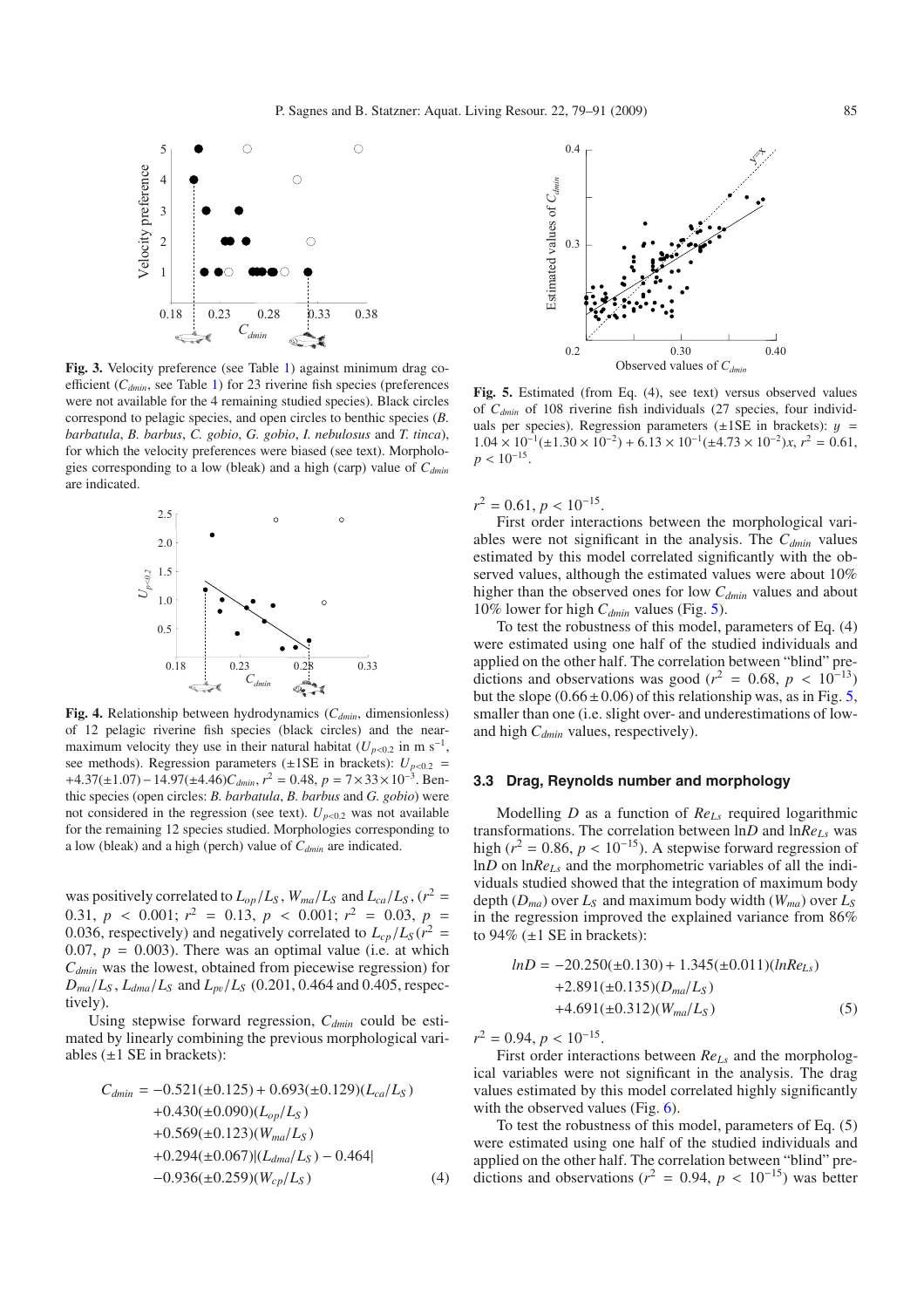<span id="page-7-0"></span>

**Fig. 6.** Estimated (from Eq. (5), see text) versus observed values of drag (*D*, in N) for 108 riverine fish individuals (27 species, four individuals per species) at 10 hydraulic conditions (i.e. ten *ReLs*, see text) each. Regression parameters ( $\pm 1$  SE in brackets):  $y = -2.79 \times$  $10^{-1}$ (±3.38×10<sup>-2</sup>)+9.36×10<sup>-1</sup>(±7.43×10<sup>-3</sup>)*x*,  $r^2 = 0.94$ ,  $p < 10^{-15}$ .

than for the  $C_{dmin}$ , and the slope (0.91  $\pm$  0.01) of this relationship was near one.

## **4 Discussion**

#### **4.1 Validity of rigid body measurements**

To assess relationships between morphology, hydrodynamic abilities and velocities fish use in their natural habitats requires the measurement and comparison of relevant components of swimming performance (e.g. drag) among fish varying in body shape and strategies of velocity use. To explicitly examine the link between body morphology and drag, hydrodynamic data were obtained on rigid bodies. It is well known that swimming behaviour would likely modify flow patterns around such bodies (Webb [1975;](#page-12-6) Blake [1983;](#page-10-19) Anderson et al. [2001](#page-9-1); Schultz and Webb [2002](#page-11-24)). However, rigid-body measurements of drag could help to understand fish hydrodynamics during a typical phase of various swimming behaviours such as burst-and-coast swimming (where the fish body is kept motionless and straight during the coast phase, see Weihs [1980](#page-12-10); Videler [1993\)](#page-12-11) or, at a lesser extent, station holding (reduced body movements). For example, if the Reynolds number scaled to total length of the fish is >450, burst-and-coast swimming is ∼ twice less costly than steady swimming at the same average speed (Videler and Weihs [1982](#page-12-12); Fuiman and Batty [1997\)](#page-10-17). Therefore, hydrodynamic optimisation (e.g.  $C_d$ ) minimisation) during the coasting phase should be of great benefit for fish and dead drag values can be used to evaluate this optimisation. During other swimming behaviours, fish movements can either increase (Blake [1983\)](#page-10-19) or reduce (Gray [1936](#page-10-20); Lang [1966\)](#page-11-20) drag, the latter by delocating pressure forces from the body front to the rear through the creation of vortices. Moreover, other parameters such as skin surface condition (e.g. presence or absence of skin mucus) may reduce drag for live fish (Bernadsky et al. [1993](#page-10-21); Sagnes et al. [2000](#page-11-16)).

Facing all these uncertainties, we asked ourselves if we produced meaningful results (i.e. was our simplification to measure drag on dead fish justified?). Three points support a "yes" as answer to this question. First, whatever the relationship between drag of dead and live fish, we searched for a comparable relative scale of  $C_d$  values depending on the general body shape of many fish species, using a large number of individuals and a repeatable method. Second, quantifying drag values for live swimming fish is also problematic and, depending on the theoretical approach, uncertainties remain (Schultz and Webb  $2002$ ). Published results (drag or  $C_d$  values) on live fish at a given *ReLs* are either comparable to (Gray [1957](#page-10-24)) or far below (Magnan [1930;](#page-11-25) Lang and Daybell [1963;](#page-11-26) Hughes and Kelly [1996\)](#page-10-15) those obtained in this study. In contrast, the changes of  $C_d$  values over  $Re_{Ls}$  (Fig. [2\)](#page-5-0) as well as the  $C_{dmin}$ (obtained for high *ReLs*, Table [1\)](#page-4-0) of the species studied here corresponded well to results in comparable studies on other species (Webb [1970;](#page-12-13) Kokita and Mizota [2002](#page-10-25)). Third, the fact that lotic species have lower  $C_d$  values than lentic species at high *ReLs* (Figs. [2,](#page-5-0) [3,](#page-6-0) [4\)](#page-6-1) suggested the adaptation of body shape to the use of different flow habitat types. Given that many of the species studied are not closely related (phylogenetically), they likely differ in many aspects other than body morphology. This scenario usually obscures cause-and-effect relationships. However, in this study, morphology alone allowed the prediction of fish drag, and  $C_{dmin}$  (irrespective of all other potential differences) allowed good predictions in terms of preferred velocities and maximum velocities fish use in their natural habitats. These observed trends provide evidence for their ecological importance, because they were observed despite variation of other characteristics across the species, and despite the fact that body shape is influenced by many factors other than water flow. Therefore, all these results made sense in the context of ecomorphology and hydrodynamic thinking, and the above points provided multiple and diverse support that the method employed produced meaningful results. As there are relationships between  $C_{dmin}$  and preferred velocities and maximum used velocities of various fish species, dead drag values seem to be of interest in ecomorphological studies dealing with fish velocity use. A future step should be to determine potential links between dead and live (i.e. swimming) drag values. This goal may be approached by combining morphological features with velocity and power consumption, which seem the best measures of swimming performance (Schultz and Webb [2002](#page-11-24)).

#### **4.2 Velocity use and Cdmin**

Species living in high current velocity conditions had a high hydrodynamic potential (i.e. low  $C_{dmin}$ ). On the other hand, in low current velocities conditions, fish presence did clearly not depend on their hydrodynamic potential as lentic fish had a wide range of  $C_{dmin}$  values (Fig. [3\)](#page-6-0). This result confirms results of Pettersson and Hendenström [\(2000\)](#page-11-27), who found that fish with low-drag morphs (i.e. low  $C_{dmin}$  in the present study) use a broader range of velocities than fish with high-drag morphs. This pattern also confirms ideas expressed early in the 20<sup>th</sup> century, when increasing habitat harshness (e.g. increasing velocity) was seen as the cause for increasing similarity in the morphological adaptations (and other traits) of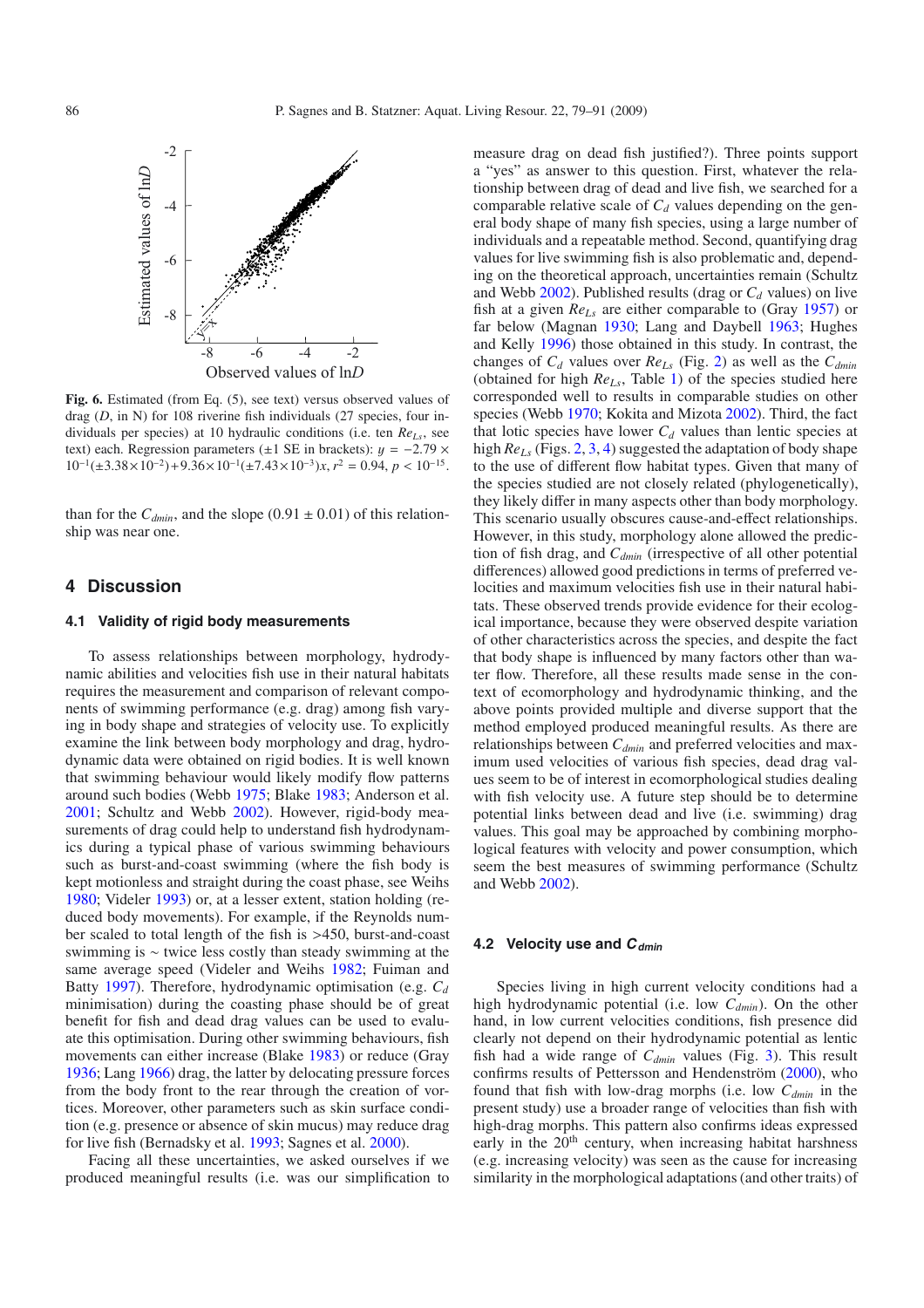the species occurring in the habitat (Thienemann [1918](#page-12-14); Hesse [1924](#page-10-26)).

The negative correlation between  $C_{dmin}$  and the maximum velocity fish use in their natural habitat (Fig. [4\)](#page-6-1) is useful to understand the effects of velocity modifications on fish habitat use, and particularly to assess the effects of "exceptional" high discharge on fish communities. Considering also other factors such as shelter availability,  $C_{dmin}$  may help to predict whether a population or a community could withstand a discharge increase (e.g. an occasional one after hydroelectric peaking, or a permanent one after an increase of the minimum regulated discharge) of a given magnitude. It may also help in assessing limiting current velocities for a given species in fishways or in river sections fish have to cross to reach their spawning habitats.

At the community level, functional attributes can be used for comparing system-level properties among taxonomically distinct faunas (Bellwood et al. [2002\)](#page-10-27). In this context,  $C_{dmin}$ could be used as a physical trait defining fish guilds, which would help to better understand the functional link between fish morphotypes (see below) and velocities they use in their natural habitats. Therefore,  $C_{dmin}$  could be a useful complementary tool in the use of "descriptive" guilds focusing on morphometrics (Miller [1984](#page-11-28)), ecological or dietary characteristics (Mathieson et al. [2000\)](#page-11-29) or habitat use (Vadas and Orth [2000](#page-12-15); Wolter and Bischoff [2001;](#page-12-16) Lamouroux and Souchon [2002](#page-10-28)).

The relationships between  $C_{dmin}$  and the velocities used by fish in their natural habitat can currently not be generalized to benthic species. For this purpose, the velocities really used by benthic species (e.g. mean velocities close to the substrate) have to be measured during field campaigns.

Finally, it should be interesting in future studies to consider the potential links between fish morphology (or hydrodynamics) and flow turbulence (or vorticity), which are important aspects of fish habitat (Liao [2007\)](#page-11-30).

#### **4.3 Drag coefficient and morphology**

A functional link between fish morphology and habitat use was previously established by studying the hydrodynamic abilities of *T. thymallus* during its ontogeny (Sagnes et al. [1997;](#page-11-15) Sagnes et al. [2000](#page-11-16)). In that species, successive optimisations of*Cd* values (through morphological changes) in the context of preferred velocities were observed. Through the present study, it is possible to generalize such a link to different riverine species as their  $C_{dmin}$  (which influences the range of velocities they can use, or *vice versa*) was significantly related to their morphology.

Among all the morphological variables considered here,  $L_{dma}/L_s$  and  $W_{ma}/L_s$  played a main role in fish hydrodynamics, as they partly explained  $C_{dmin}$  values (Eq. (4)). This is not surprising as these morphological variables correspond to the relative shoulder position and a lateral index of body compression (streamlining index), respectively. Previous theoretical considerations of simple geometric body shapes (Hoerner [1965\)](#page-10-29) and measurements on benthic macroinvertebrates (Statzner and Holm [1989](#page-12-8)) illustrated the importance of such morphometric variables in hydrodynamic studies, as

these variables govern the position of flow separation along the body, and thus the drag. However, the optimal value of  $L_{dma}/L_s$  found here (0.464) was quite different from the theoretical one (i.e. ∼0.3 as *Ldma*/*LS* is the shoulder position). Unexpectedly,  $L_{pv}/L_S$  had also an optimal value (of 0.405). This may be explained by the "complex" shape of a fish (compared to simpler geometric bodies usually used in hydraulic studies), which could lead to numerous interactions between the morphological variables that are very difficult to parse.

Variables like *Dma*/*LS* [i.e. a dorso-ventral index of body compression, previously identified as a main morphological variable explaining critical swimming speed of young fish (Fisher et al. [2005\)](#page-10-30)] and  $L_{wmal}/L_S$  (i.e. the lateral relative shoulder position) were expected to be important for fish hydrodynamics, but they did not appear in the  $C_{dmin}$  models. However, the optimal value of  $D_{ma}/L_S$  found in the univariate analysis  $(C_{dmin}$  was lowest at  $D_{ma}/L_S = 0.201$ ) was similar to the theoretically optimal value (i.e.  $0.222$  as  $D_{ma}/L_S$  is the inverse of the fineness ratio, for which the optimal value is 4.5, Blake [1983\)](#page-10-19). In contrast, other variables  $(L_{op}/L_S, L_{ca}/L_S$  and  $W_{cp}$  $/L<sub>S</sub>$ ) were unexpectedly related to  $C<sub>dmin</sub>$  (Eq. (4)). There are no apparent reasons for the importance of  $L_{op}/L_S$  in fish hydrodynamics. However,  $L_{ca}$  / $L_S$  corresponds to the relative location of minimum body depth of the fish, which may be important for posterior flow separation (caused by the caudal fin). Similarly,  $W_{cp}/L_s$  corresponds to a relative width of the caudal peduncle, which may partly control lateral flow separation at the rear part of the body.

Given that the *C<sub>dmin</sub>* of riverine fish species was related to the velocities they use in their natural habitats and could be estimated from fish morphology, using fish body shape (in the range of morphometrics and *ReLs* studied here) should in principle enable the prediction of velocity use for many species on a world-wide scale.

#### **4.4 Drag, Reynolds number and morphology**

As expected, drag values largely depended on *ReLs*, which alone explained about 86% of the drag variability. Although the addition of the two indices of body compression *Dma*  $/L<sub>S</sub>$  and  $W<sub>ma</sub> / L<sub>S</sub>$  into the model explained only 8% more of the drag variability (Eq. (5)), an optimisation of body shape (i.e. to decrease drag) through these morphological variables should be important in extreme velocity conditions, and should provide relevant energy gains for fish. Modelling the drag force of fish using *ReLs* and morphometrics provides interesting perspectives for studies of fish energetics, especially as Eq. (5) achieves good predictions in the range of morphometrics and *ReLs* studied here. For example, the prediction of the drag experienced by station holding fish at known *ReLs* conditions should enable the classification of individuals of different species using the drag they face in given velocity conditions. Such a classification could enable comparisons of habitat use at a local scale for sympatric species, by quantifying the relative constraints experienced by the different species rather than describing velocities they use in a purely descriptive way. Thereby, it would be possible to couple this functional modelling of velocity use by fish with physical habitat modelling (see examples of coupling of biological and physical models in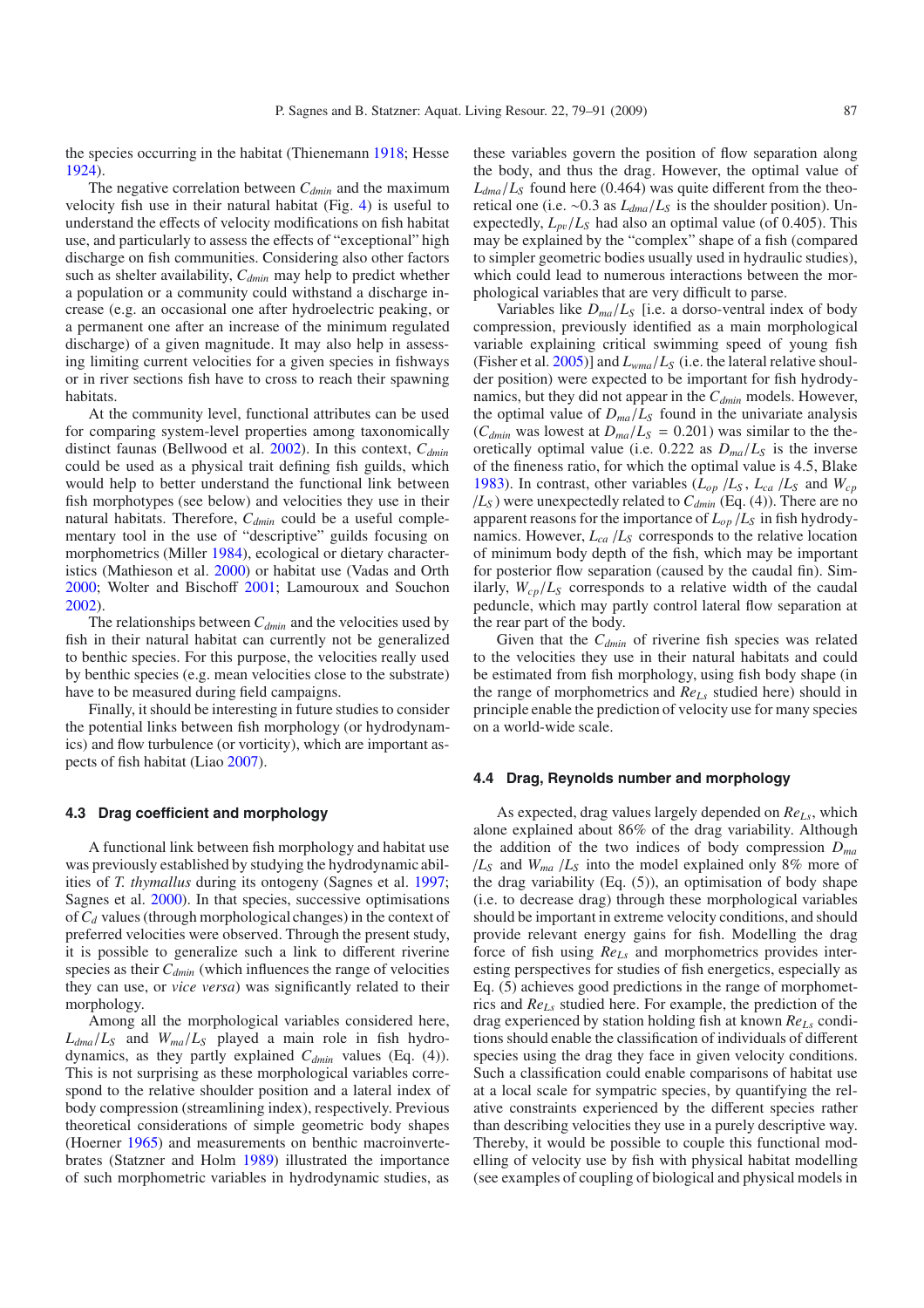Lamouroux et al. [1998,](#page-10-31) [1999](#page-10-32)b). However, to understand how fish swimming behaviour modifies the drag on a fish body (i.e. modifies the drag measured on a rigid body), ecomorphological studies such as the present one have to be complemented by the commonly used energetic approach, which considers complex relations between biomechanics and forces acting on fish (e.g. Hughes and Kelly [1996\)](#page-10-15).

## **4.5 Phenotypic plasticity and trade-offs affecting shape**

Given the well-known intraspecific phenotypic plasticity, are the functional relationships between species shape and velocity use illustrated here relevant? Within a species, habitat use can vary among individuals (Moyle and Baltz [1985\)](#page-11-31) and body shape of individuals can be affected by the hydraulic conditions in the used habitat (Riddell and Leggett [1981;](#page-11-32) Köhler [1992;](#page-10-33) Pakkasmaa and Piironen [2001](#page-11-12); Langerhans [2008](#page-11-7)). Moreover, morphological condition may not always determine biomechanical function and ecology (Losos [1990](#page-11-33)) and "*there are many reasons that a structure might not be optimal for a function that it serves*" (Koehl [1996,](#page-10-34) p. 528). Body shape is constrained by genetic, phylogenetic and developmental factors, which can limit the realized traits of fish, such as drag reduction, through multiple morphological adaptations. Therefore, drag is obviously not the only factor affecting body shape (and consequently the hydrodynamic potential) of fish. For example, fish body shape may be strongly altered during growth by changes in temperature, salinity or nutrient availability (Barlow [1961;](#page-9-3) Holliday [1969;](#page-10-3) Wimberger [1993](#page-12-17); Loy, et al. [1996](#page-11-34)). Biotic interactions also determine fish shape, as a deeper body constitutes a morphological defense against gape-limited piscivores (Holopainen et al. [1997;](#page-10-35) Pettersson and Brönmark [1999;](#page-11-17) Pettersson and Hendenström [2000\)](#page-11-27) and foraging behaviour partly governs body shape (Webb [1984\)](#page-12-18). Therefore, any ecomorphological consideration has to address the potential phenotypic plasticity of fish (Robinson and Wilson [1994\)](#page-11-35). However, the present results showed that intraspecific variations of  $C_{dmin}$ , depending on morphology, should be less important than interspecific ones. These results confirm previous observations showing that intraspecific morphological variations are usually less important than interspecific ones, even for species of the same genus exhibiting relatively similar body forms (see Guill et al. [2003](#page-10-36)).

Finally, reducing drag is obviously not the only adaptation to resist flow. Using Eq. (5) (with specific average body shape and length and estimating *ReLs* from specific values of  $U_{p<0.2}$ ), it appeared that, despite their low  $C_{dmin}$  values, species able to inhabit high velocity habitats encountered higher drag forces (e.g.  $8.5 \times 10^{-2}$  N for *C. nasus*) than species occurring at lower velocity conditions (e.g. 2.9×10−<sup>3</sup> N for *L. gibbosus*). Therefore, low  $C_{dmin}$  values of species living in high velocities should help to minimize drag in such hydraulic conditions, but these species should have complementary adaptations to resist high flow forces. For example, they may either increase their proportion of red muscles (Broughton et al. [1981](#page-10-37); McGuigan et al. [2003\)](#page-11-36), their relative propulsive area (Fisher et al. [2005\)](#page-10-30) or adopt a morphology reducing lift (Denny [1994\)](#page-10-38). Beyond drag,

future studies should also consider lift forces, which could be of great importance in determining whether an organism will be dislodged, especially in the case of benthic organisms, and especially because morphological characteristics that reduce drag typically increase lift (Statzner and Holm [1989](#page-12-8)).

# **5 Conclusion**

The hydrodynamic potential of riverine fish provides a key element to predict specific fish velocity preferences and persistence at harsh flow conditions. Generally, mechanistic studies assume that particular processes at the organismic level are important in governing the behaviour of a system at a larger level of organisation (population, community or ecosystem) (Koehl [1989;](#page-10-39) Reilly and Wainwright [1994\)](#page-11-37). Hence, the effects of morphology on hydrodynamic performance can have important ecological consequences for the functional ecology of riverine fish at different scales. For example, the present results illustrated that streamlining may be a factor determining species persistence during floods in natural river reaches, or in canalised reaches lacking refuges from the current (Scarnecchia [1988\)](#page-11-9), and that the conservation of various physical habitats at a local scale (allowing the spatial segregation of species) is essential for the fish biodiversity in rivers. In addition, intercontinental convergence of stream fish morphology along hydraulic gradients (Lamouroux et al. [2002](#page-10-40)) could be explained by the hydrodynamic abilities of fish. Finally, this study also provided information that could serve to improve and to expand (towards species with unknown habitat preferences) models predicting fish-habitat relationships by including the hydrodynamic potential of fish species (or their drag constraints) in future studies.

*Acknowledgements.* R. Morel and J.-Y. Champagne from the Fluid Mechanics and Acoustics Laboratory of INSA-Lyon provided the water flume. J.C. Boyer, J.M. Carrouge, C. Roblin, L. Kaci and C. Mottet designed and improved the hydrodynamic balance. G. Carrel provided fish drawings of Figs. [2](#page-5-0) and [3.](#page-6-0) B. Milcendeau and an anonymous referee gave helpful comments on a previous version of the manuscript. This study was partly funded by the Programme Interdisciplinaire de Recherche "Environnement" (PIRE) "Modélisation de l'utilisation spatio-temporelle de l'habitat par les poissons" of the CNRS (France) and the "Programme Fédérateur Environnement" of the XIème Contrat de plan Etat-Région Rhône-Alpes (France). All this help is gratefully acknowledged.

# **References**

- <span id="page-9-1"></span>Anderson E.J., McGillis W.R., Grosenbaugh M.A., 2001, The boundary layer of swimming fish. J. Exp. Biol. 204, 81–102.
- <span id="page-9-2"></span>Atchley W.R., Gaskins C.T., Anderson D., 1976, Statistical properties of ratios. I- Empirical results. Syst. Zool. 25, 137–148.
- <span id="page-9-3"></span>Barlow G.W., 1961, Causes and significance of morphological variation in fishes. Syst. Zool. 10, 105–117.
- <span id="page-9-0"></span>Barrett D.S., Triantafyllou M.S., Yue D.K.P., Grosenbaugh M.A., Wolfgang M.J., 1999, Drag reduction in fish-like locomotion. J. Fluid Mech. 392, 183–212.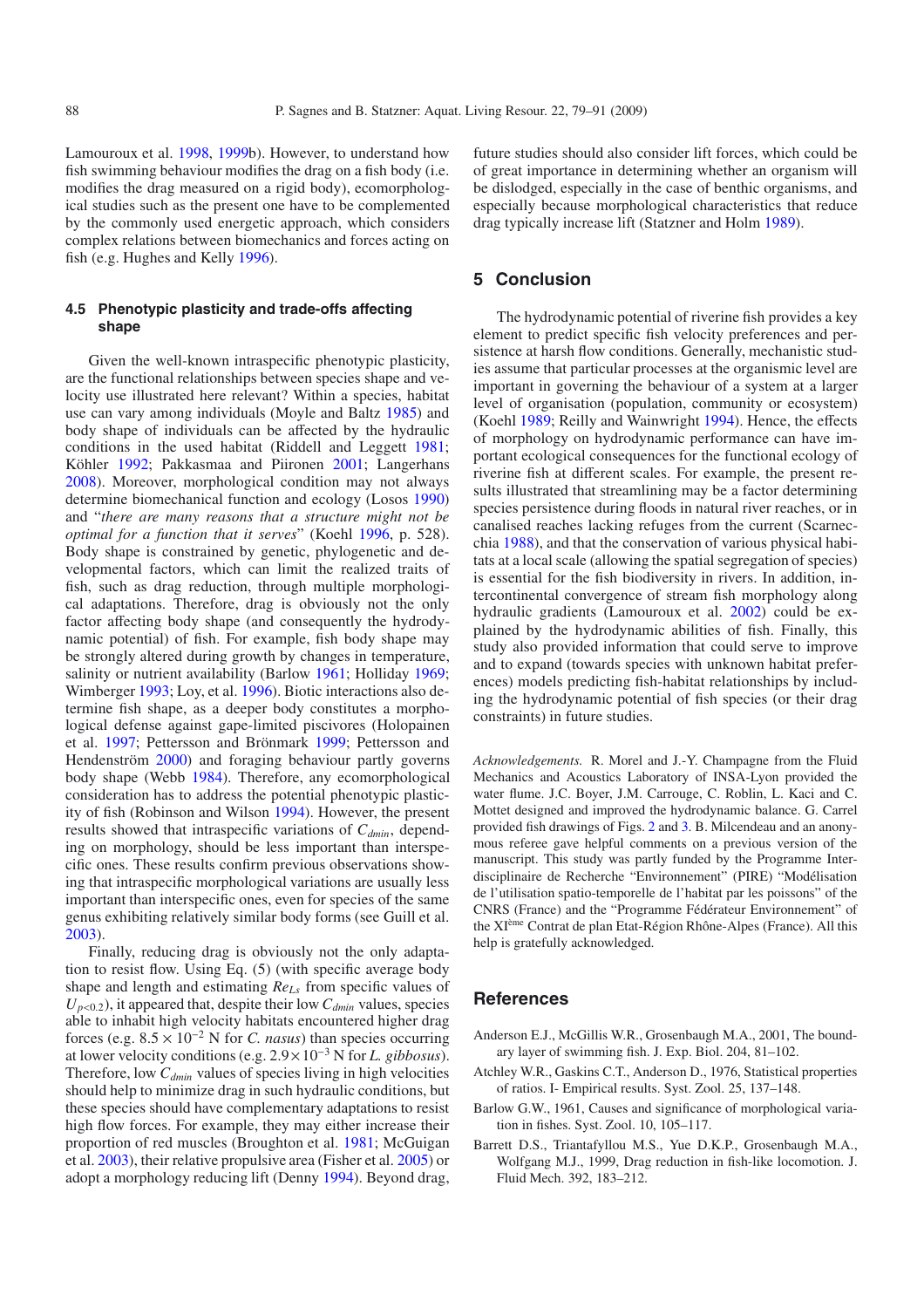- <span id="page-10-27"></span>Bellwood D.R., Wainwright P.C., Fulton C.J., Hoey A., 2002, Assembly rules and functional groups at global biogeographical scales. Funct. Ecol. 16, 557–562.
- <span id="page-10-21"></span>Bernadsky G., Sar N., Rosenberg E., 1993, Drag reduction of fish skin mucus. Relationship to mode of swimming and size. J. Fish Biol. 42, 797–800.
- <span id="page-10-19"></span>Blake R.W., 1983, Fish locomotion. Cambridge University Press.
- <span id="page-10-10"></span>Boily P., Magnan P., 2002, Relationship between individual variation in morphological characters and swimming costs in brook charr (*Salvelinus fontinalis*) and yellow perch (*Perca flavescens*). J. Exp. Biol. 205, 1031–1036.
- <span id="page-10-9"></span>Boisclair D., Sirois P., 1993, Testing assumptions of fish bioenergetics models by direct estimation of growth, consumption, and activity rates. Trans. Am. Fish. Soc. 122, 784–796.
- <span id="page-10-11"></span>Borazjani I., Sotiropoulos F., 2008, Numerical investigation of the hydrodynamics of carangiform swimming in the transitional and inertial flow regimes. J. Exp. Biol. 211, 1541–1558.
- <span id="page-10-7"></span>Brinsmead J., Fox M.G., 2002, Morphological variation between lake- and stream-dwelling rock bass and pumpkinseed populations. J. Fish Biol. 61, 1619–1638.
- <span id="page-10-4"></span>Brönmark C., Pettersson L.B., 1994, Chemical cues from piscivores induce a change in morphology in crucian carp. Oikos 70, 396– 402.
- <span id="page-10-37"></span>Broughton N.M., Goldspink G., Jones N.V., 1981, Histological differences in the lateral musculature of 0-group roach, *Rutilus rutilus* (L.) from different habitats. J. Fish Biol. 18, 117–122.
- <span id="page-10-16"></span>Charnov E.L., Berrigan D., 1991, Dimensionless numbers and the assembly rules for life histories. Phil. Trans. R. Soc. Lond. B. 332, 41–48.
- <span id="page-10-38"></span>Denny M.W., 1994, Extrem drag forces and the survival of wind- and water-swept organisms. J. Exp. Biol. 194, 97–115.
- <span id="page-10-12"></span>Fausch K.D., 1984, Profitable stream position for salmonids: relating specific growth rate to energy gain. Can. J. Fish. Aquat. Sci. 62, 441–451.
- <span id="page-10-18"></span>Fish F.E., Beneski J.T., Ketten D.R., 2007, Examination of the threedimensional geometry of cetacean flukes using computed tomography scans: hydrodynamic implications. Anat. Rec. 290, 614– 623.
- <span id="page-10-30"></span>Fisher R., Leis J.M., Clark D.L., Wilson S.K., 2005, Critical swimming speed of late-stage coral reef fish larvae: variation within species, among species and between locations. Mar. Biol. 147, 1201–1212.
- <span id="page-10-14"></span>Frith H.R., Blake R.W., 1995, The mechanical power output and hydromechanical efficiency of northern pike (*Esox lucius*) faststarts. J. Exp. Biol. 198, 1863–1873.
- <span id="page-10-17"></span>Fuiman L.A., Batty R.S., 1997, What a drag it is getting cold: partitioning the physical and physiological effects of temperature on fish swimming. J. Exp. Biol. 200, 1745–1755.
- <span id="page-10-6"></span>Gatz A.J., 1979, Community organization in fishes as indicated by morphological features. Ecology 60, 711–718.
- <span id="page-10-2"></span>Gore J.A., Nestler J.M., 1988, Instream flow studies in perspective. Regul. Rivers Res. Manage. 5, 129–138.
- <span id="page-10-20"></span>Gray J., 1936, Studies in animal locomotion. VI. The propulsive powers of the dolphin. J. Exp. Biol. 13, 192–199.
- <span id="page-10-24"></span>Gray J., 1957, How fish swim. Scient. Am. 197, 48–54.
- <span id="page-10-23"></span>Greenberg, L., Svendsen P., Harby A., 1996, Availability of microhabitats and their use by brown trout (*Salmo trutta*) and grayling (*Thymallus thymallus*) in the river Vojmån, Sweden. Regul. Rivers Res. Manage. 12, 287–303.
- <span id="page-10-36"></span>Guill J.M., Hood C.S., Heins D.C., 2003, Body shape variation within and among three species of darters (Perciformes: Percidae). Ecol. Freshw. Fish 12, 134–140.
- <span id="page-10-26"></span>Hesse R., 1924, Tiergeographie auf Ökologischer Grundlage. Jena: Fisher.
- <span id="page-10-29"></span>Hoerner S.F., 1965, Résistance à l'Avancement dans les Fluides. Paris, Gauthier-Villars.
- <span id="page-10-3"></span>Holliday F.G.T., 1969, The effects of salinity on the eggs and larvae of teleosts. In: Hoar W.S., Randall D.J. (Eds.) Fish physiology, Vol. 1. New-York, Academic Press, pp. 293–311.
- <span id="page-10-35"></span>Holopainen I.J., Aho J., Vornanen M., Huuskonen H., 1997, Phenotypic plasticity and predator effects on morphology and physiology of crucian carp in nature and in the laboratory. J. Fish Biol. 50, 781–798.
- <span id="page-10-1"></span>Horwitz R.J., 1978, Temporal variability patterns and the distributional patterns of stream fishes. Ecol. Monogr. 48, 307–321.
- <span id="page-10-5"></span>Hubbs C.L., 1941, The relation of hydrological conditions to speciation in fishes. Symposium on Hydrobiology, Madison, Wisconsin Press, pp. 182–195.
- <span id="page-10-13"></span>Hughes N.F., Dill L.M., 1990, Position choice by drift-feeding salmonids: model and test for arctic grayling (*Thymallus arcticus*) in subarctic mountain streams, Interior Alaska. Can. J. Fish. Aquat. Sci. 47, 2039–2048.
- <span id="page-10-15"></span>Hughes N.F., Kelly L.H., 1996, A hydrodynamic model for estimating the energetic cost of swimming maneuvers from a description of their geometry and dynamics. Can. J. Fish. Aquat. Sci. 53, 2484– 2493.
- <span id="page-10-0"></span>Keddy P.A., 1992, Assembly and response rules: two goals for predictive community ecology. J. Veg. Sci. 3, 157–164.
- <span id="page-10-39"></span>Koehl M.A.R., 1989, Discussion: from individuals to populations. In: Roughgarden J., May R.M., Levin S.A. (Eds.) Perspectives in ecological theory. Princeton University Press, pp. 39–53.
- <span id="page-10-34"></span>Koehl M.A.R., 1996, When does morphology matter? Annu. Rev. Ecol. Syst. 27, 501–542.
- <span id="page-10-33"></span>Köhler C., 1992, Morphologische untersuchungen zur intraspezifischen Variabilität des Rotauges, *Rutilus rutilus* (L.), aus dem Rhein. Fischökologie 6, 43–67.
- <span id="page-10-25"></span>Kokita T., Mizota T., 2002, Male secondary sexual traits are hydrodynamic devices for enhancing swimming performance in a monogamous filefish *Paramonacanthus japonicus*. J. Ethol. 20, 35–42.
- <span id="page-10-8"></span>Lagergren R., Hellsten M., Stenson J.A.E., 1997, Increased drag, and thus lower speed: a cost for morphological defence in *Bosmina* (*Eubosmina*) (Crustacea: Cladocera). Funct. Ecol. 11, 484–488.
- <span id="page-10-31"></span>Lamouroux N., Capra H., Pouilly M., 1998, Predicting habitat suitability for lotic fish: linking statistical hydraulic models with multivariate habitat use models. Regul. Rivers Res. Manage. 14, 1– 11.
- <span id="page-10-22"></span>Lamouroux N., Capra H., Pouilly M., Souchon Y., 1999a, Fish habitat preferences in large streams of southern France. Freshw. Biol. 42, 673–687.
- <span id="page-10-32"></span>Lamouroux N., Olivier J.-M., Persat H., Pouilly M., Souchon Y., Statzner B., 1999b, Predicting community characteristics from habitat conditions: fluvial fish and hydraulics. Freshw. Biol. 42, 275–299.
- <span id="page-10-40"></span>Lamouroux N., Poff N.L., Angermeier P.L., 2002, Intercontinental convergence of stream fish community traits along geomorphic and hydraulic gradients. Ecology 83, 1792–1807.
- <span id="page-10-28"></span>Lamouroux N., Souchon, Y., 2002, Simple predictions of instream habitat model outputs for fish habitat guilds in large streams. Freshw. Biol. 47, 1531–1542.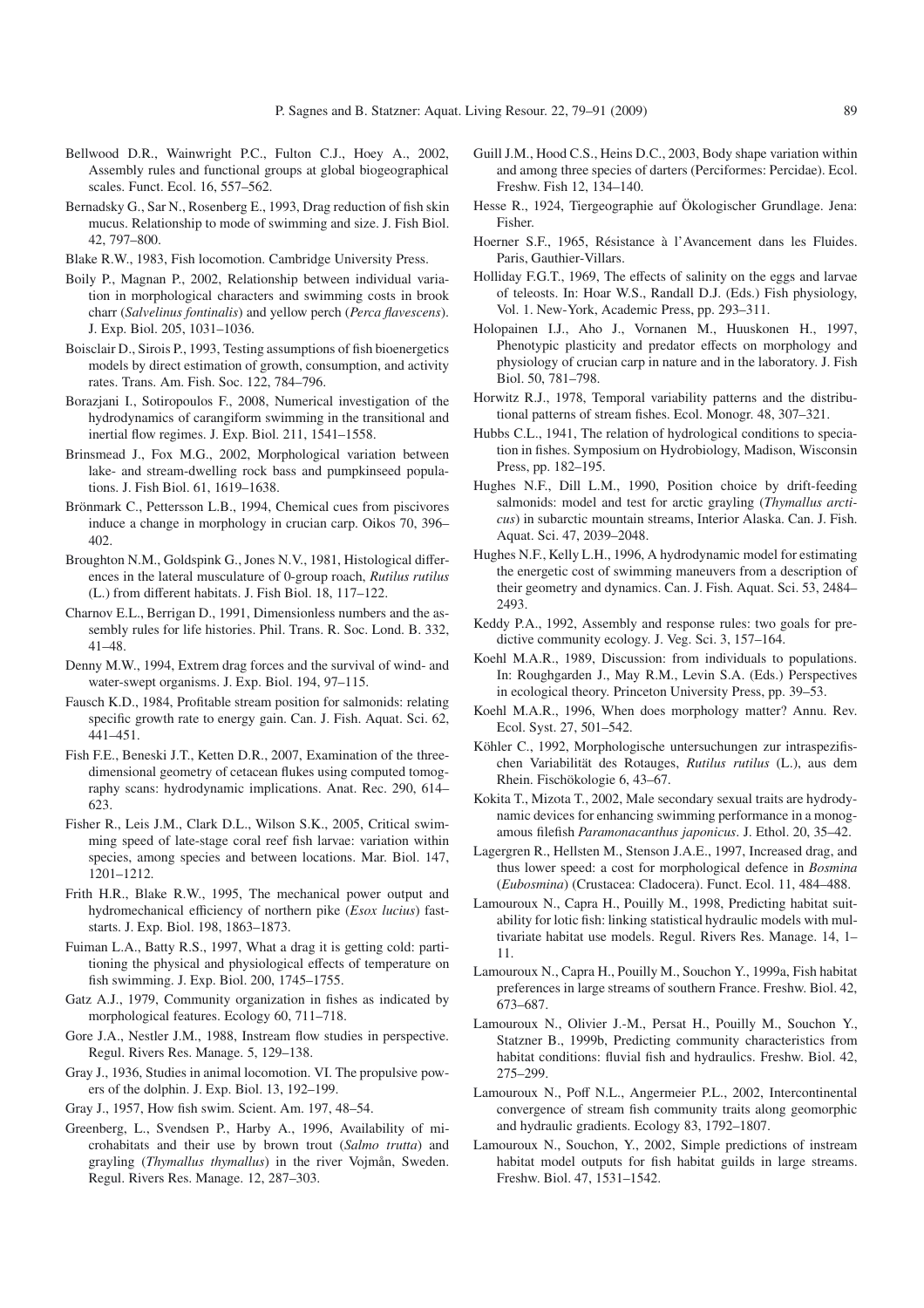- <span id="page-11-20"></span>Lang T.G., 1966, Hydrodynamic analysis of cetacean performance. In: Norris K.S. (Ed.) Whales, dolphins and porpoises. Berkley, University of California Press, pp. 410–432.
- <span id="page-11-26"></span>Lang T.G., Daybell D.A., 1963, Porpoise performance tests in a seawater tank. Naval Ordinance Test Station Tech. Publ. 3063, 1–50.
- <span id="page-11-7"></span>Langerhans R.B., 2008, Predictability of phenotypic differentiation across flow regimes in fishes. Int. Comp. Biol. 48, 750–768.
- <span id="page-11-13"></span>Langerhans R.B., Layman C.A., Langerhans A.K., Dewitt T.J., 2003, Habitat-associated morphological divergence in two Neotropical fish species. Biol. J. Linn. Soc. 80, 689–698.
- <span id="page-11-30"></span>Liao J.C., 2007, A review of fish swimming mechanics and behaviour in altered flows. Phil. Trans. R. Soc. Lond. B 362, 1973–1993.
- <span id="page-11-33"></span>Losos J.B., 1990, The evolution of form and function: morphology and locomotor performance in west indian *Anolis* lizards. Evolution 44, 1189–1203.
- <span id="page-11-34"></span>Loy A., Cataudella S., Corti M., 1996, Shape changes during the growth of the sea bass, *Dicentrarchus labrax* (Teleostea: Perciformes), in relation to different rearing conditions. An application of thin-plate spline regression analysis. In: Marcus L.F., Corti M., Loy A., Naylor G., Slice D. (Eds.) Advances in morphometrics. New-York, Plenum Press, pp. 399–405.
- <span id="page-11-25"></span>Magnan A., 1930, Les caractéristiques géométriques et physiques des poissons. Ann. Sci. Nat. (10è sér.) 13, 355–489.
- <span id="page-11-29"></span>Mathieson S., Cattrijsse A., Costa M.J., Drake P., Elliott M., Gardner J., Marchand J., 2000, Fish assemblages of European tidal marshes: a comparison based on species, families and functional guilds. Mar. Ecol. Prog. Ser. 204, 225–242.
- <span id="page-11-19"></span>McCutchen C.W., 1977, Froude propulsive efficiency of a small fish, measured by wake visualisation. In: Pedley T.J. (Ed.) Scale effects in animal locomotion. London, Academic Press, pp. 339– 363.
- <span id="page-11-36"></span>McGuigan K., Franklin C.E., Moritz C., Blows M.W., 2003, Adaptation of rainbow fish to lake and stream habitats. Evolution 57, 104–118.
- <span id="page-11-11"></span>McLaughlin R.L., Grant J.W.A., 1994, Morphological and behavioural differences among recently-emerged brook charr, *Salvelinus fontinalis*, foraging in slow- vs. fast-running water. Environ. Biol. Fishes 39, 289–300.
- <span id="page-11-28"></span>Miller G.L., 1984, Seasonal changes in morphological structuring in a guild of benthic stream fishes. Oecologia 63, 106–109.
- <span id="page-11-31"></span>Moyle P.B., Baltz D.M., 1985, Microhabitat use by an assemblage of California stream fishes: developing criteria for instream flow determination. Trans. Am. Fish. Soc. 114, 695–704.
- <span id="page-11-3"></span>Nestler J.M., Milhous R.T., Layzer J.B., 1989, Instream habitat modeling techniques. In: Gore J.A., Petts G.E. (Eds.), Alternatives in regulated river management. Florida, CRC Press, pp. 295–315.
- <span id="page-11-5"></span>Oberdorff T., Hughes R.M., 1992, Modification of an index of biotic integrity based on fish assemblages to characterize rivers of the Seine basin, France. Hydrobiologia 228, 117–130.
- <span id="page-11-12"></span>Pakkasmaa S., Piironen J., 2001, Water velocity shapes juvenile salmonids. Evol. Ecol. 14, 721–730.
- <span id="page-11-4"></span>Palmer M.A., Poff N.L., 1997, The influence of environmental heterogeneity on patterns and processes in stream. J. N. Am. Benthol. Soc. 16, 169–173.
- <span id="page-11-6"></span>Persat H., Olivier J-.M., Pont D., 1994, Theoretical habitat templets, species traits, and species richness: fish in the Upper Rhône river and its floodplain. Freshw. Biol. 31, 439–454.
- <span id="page-11-17"></span>Pettersson L.B., Brönmark C., 1999, Energetic consequences of an inducible morphological defence in crucian carp. Oecologia 121, 12–18.
- <span id="page-11-27"></span>Pettersson L.B., Hedenstrom A., 2000, Energetics, cost reduction and functional consequences of fish morphology. Proc. R. Soc. Lond. B 267, 759–764.
- <span id="page-11-10"></span>Pouilly M., 1993, Habitat, écomorphologie et structure des peuplements de poissons dans trois petits cours d'eau tropicaux de Guinée. Rev. Hydrobiol. Trop. 26, 313–325.
- <span id="page-11-23"></span>Pouilly M., 1994, Relations entre l'habitat physique et les poissons des zones à cyprinidés rhéophiles dans trois cours d'eau du bassin rhodanien: vers une simulation de la capacité d'accueil pour les peuplements. PhD Thesis, Université Lyon I, France.
- <span id="page-11-0"></span>Power M.E., Sun A., Parker M., Dietrich W.E., Wootton J.T., 1995, Hydraulic food-chain models: an approach to the study of foodweb dynamics in large rivers. Bioscience 45, 159–167.
- <span id="page-11-37"></span>Reilly S.M., Wainwright P.C., 1994, Conclusion: ecological morphology and the power of integration. In: Wainwright P.C., Reilly S.M., (Eds.), Ecological morphology: integrative organismal biology. University of Chicago Press, pp. 339–354.
- <span id="page-11-1"></span>Reiser D.W., Wesche T.A., Estes C., 1989, Status of instream flow legislation and practices. North America. Fisheries 14, 22–29.
- <span id="page-11-14"></span>Ricklefs R.E., Miles D.M., 1994, Ecological and evolutionary inferences from morphology: an ecological perspective. In: Wainwright P.C., Reilly S.M. (Eds.) Ecological morphology. integrative organismal biology. University of Chicago Press, pp. 13– 41.
- <span id="page-11-32"></span>Riddell B.E., Leggett W.C., 1981, Evidence of an adaptive basis for geographic variation in body morphology and time of downstream migration of juvenile Atlantic salmon (*Salmo salar*). Can. J. Fish. Aquat. Sci. 38, 308–320.
- <span id="page-11-35"></span>Robinson B.W., Wilson D.S., 1994, Character release and displacement in fishes: a neglected literature. Am. Nat. 144, 596–627.
- <span id="page-11-8"></span>Robinson B.W., Wilson D.S., 1995, Experimentally induced morphological diversity in Trinidadian guppies (*Poecilia reticulata*). Copeia, 294–305.
- <span id="page-11-18"></span>Rosenfeld J.S., Boss S., 2001, Fitness consequences of habitat use for juvenile cutthroat trout: energetic costs and benefits in pools and riffles. Can. J. Fish. Aquat. Sci. 58, 585–593.
- <span id="page-11-22"></span>Sagnes P., 1995, Un outil de prise de données sur une image numérisée et son utilité dans les études relatives aux poissons: exemple d'une application concrète en morphométrie. Bull. Fr. Pêche Piscic. 337/338/339, 131-137.
- <span id="page-11-21"></span>Sagnes P., 1998, Morphométrie, potentiel hydrodynamique et utilisation de l'habitat lotique par les poissons: une nouvelle approche écomorphologique. PhD Thesis, Université Lyon I, France.
- <span id="page-11-16"></span>Sagnes P., Champagne J.-Y., Morel R., 2000, Shifts in drag and swimming potential during grayling ontogenesis: relations with habitat use. J. Fish Biol. 57, 52–68.
- <span id="page-11-15"></span>Sagnes P., Gaudin P., Statzner B., 1997, Shifts in morphometrics and their relation to hydrodynamic potential and habitat use during grayling ontogenesis. J. Fish Biol. 50, 846–858.
- <span id="page-11-9"></span>Scarnecchia D.L., 1988, The importance of streamlining in influencing fish community structure in channelized and unchannelized reaches of a prairie stream. Regul. Rivers Res. Manage. 2, 155– 166.
- <span id="page-11-2"></span>Schlosser I.J., 1982, Fish community structure and function along two habitat gradients in a headwater stream. Ecol. Monog. 52, 395– 414.
- <span id="page-11-24"></span>Schultz W.W., Webb P.W., 2002, Power requirements of swimming: do new methods resolve old questions? Integr. Comp. Biol. 42, 1018–1025.